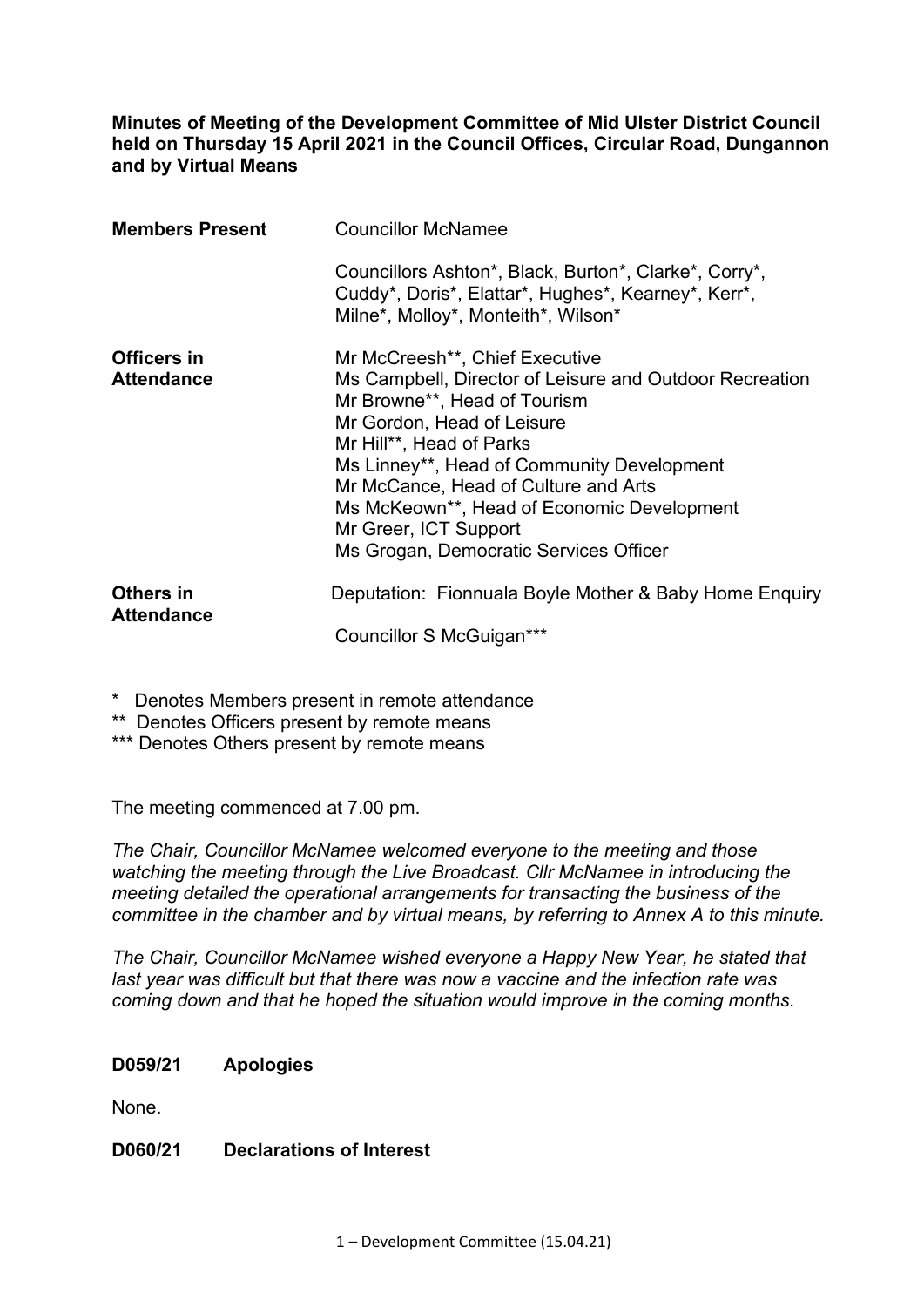The Chair Councillor McNamee reminded Members of their responsibility with regard to declaration of interest.

## **D061/21 Chair's Business**

The Chair advised that agenda item 16 Decade of Anniversaries Commemorations 2021/22 Updated Action Plan would be raised in open business and taken immediately after agenda item 9.

He also advised members that the Community Grants were now open and will remain open until the 5<sup>th</sup> May 2021.

The Chair referred to the welcome news coming out of an application to Sport NI in relation to the extension to Mid Ulster Sports Arena and happy to say we got an indicative funding offer for an 8 lane floodlit running track and a 3G pitch. He said he was pleased to advise members that the Council had received an indicative award of £1m for that project and wanted to say a huge thank you to all the officers and staff who had worked on this over the last number of years. He also wanted to thank the Cookstown DEA Councillors as this was started in the legacy Council when Michelle O'Neill was the DARD Minister with a few letters written to her seeking more land and thankfully the members received the right sound bites then and said all was looking good.

The Director of Leisure and Outdoor Recreation advised that confirmation was received yesterday that the Council had received £1m indicative award which meant that the Council could now move on to the next stage and actually start with the detailed designs, appoint ICT Teams and apply for planning permission to allow to put together a detailed plan for a floodlit 8 lane athletic track and 3G infield synthetic pitch with lights. She said that work had been ongoing through an Officer and Councillor team for a number of years and was delighted to have gotten it to this stage. Officers would be firing ahead in the next number of weeks to get designs and approval processed to get consultants appointed which would allow Officers to take to completion.

Councillor Kerr advised that he had been contacted by a representative from Killeeshil-Galbally Responders seeking Council's help on some issues. He said that the group had a major concern trying to open a bank account which was stopping them from applying for charity status. This organisation also carries out ambulance services and first responder treatment in conjunction with the Ambulance Service and the lack of house numbering for more rural housing was an issue and would like to highlight along with Council for homeowners to display numbering to help them find a residence to help them carry out their medical assistance. This group also carries out CPR, defibrillator and first aid training and believed that this would be beneficial to see if he Council could coordinate with the group to help raise awareness which was within their main functions and encourage council staff to undergo this type of training offered. He referred to the recent incident involving Michael Coleman in America who took a cardiac arrest, the term the 'widow-maker' and statistics have shown only a 12% success rate of survival outside the medical facilities. He also referred to incident involving Conor Gormley's father whilst attending a GAA match between Ardboe and Carrickmore who took a turn and thankfully the defibrillator was within reach and saved his life and also the sudden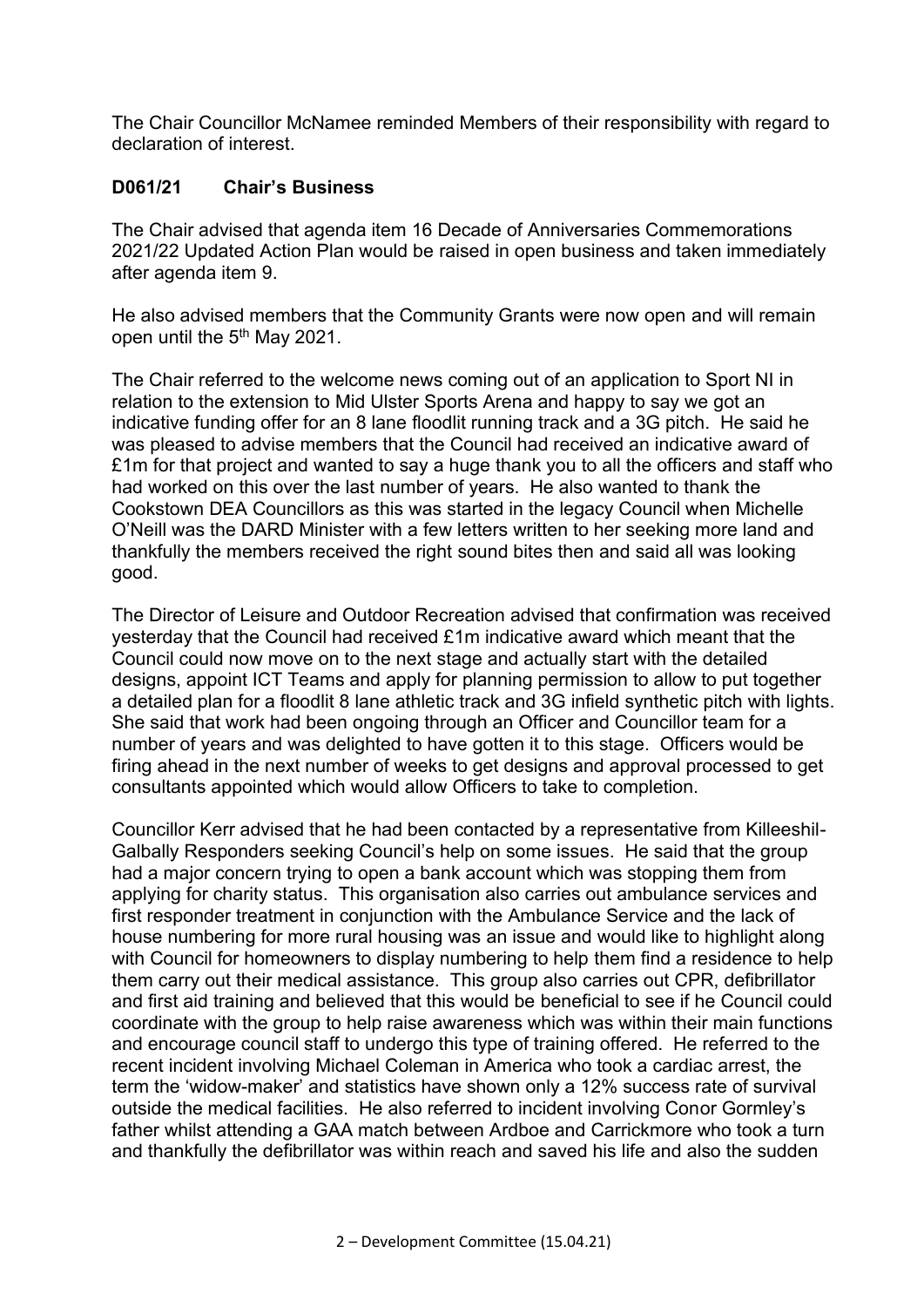death syndrome and a close friend of his Johnny Curran. He said that it would be very beneficial to issue an invite this group to make a presentation.

 Proposed by Councillor Kerr Seconded by Councillor Monteith

**Resolved** That it be recommended to Council to issue an invite to Killeeshil-Galbally Responders to make a presentation to a future meeting to make Council aware of the work they carry out and to encourage Council staff and the general public to participate in first responder training.

Councillor Monteith said that he would be happy to support Councillor Kerr's proposal as this organisation carry out fantastic work and also highlights the issue which he was aware of other groups coming across in terms of the inability of local voluntary groups to open bank accounts which was an ongoing and scandalous issue and should be up to Council to challenge these issues with Banks on behalf of local community groups. He said it was about time the Council started liaising with funders as there was a need for another mechanism for funding as Banks were not going to allow community groups and sporting groups to open accounts with funding having to be channeled in another mechanism as groups were on hold and not acceptable.

Councillor Doris concurred with points made by previous members but in relation to defibrillators raised an issue regarding an incident which happened at the Canal Walk this week with no signs to point to the nearest defibrillators were and asked if it would be possible for staff to erect signage on the route to point to the nearest defibrillators were.

The Chair said that he was aware of this being addressed through the Environment Committee and may be best referred to that team as there was a mapping exercise for defibs right across the District and any defib which was logged onto the mapping system the Ambulance Service was aware of it, but said that Councillor Doris' comments would be passed on to the Environment Committee.

The Chair said that he was glad to hear of Mickey Coleman's recovery and wished him well

Councillor Molloy said that members would be aware of the meetings with the East Timorese Community and their formulated group and referred to press reports relating to traumatic flooding in East Timor and surrounding areas and the devastation that has caused to a lot of communities and many family members which were resident in the South Tyrone area. He felt that anything that members within the group could do to assist them or help them as there would be family members at home which need support, possibly even offering counselling and anything that the Council could do to support them would be greatly appreciated.

Councillor Monteith concurred with Councillor Molloy's comments and said that he was aware of the Council securing some resources for the people. He said that he had been involved all week in helping the East Timorese gather up essential items like food, tinned food, clothing, bedding and shoes etc, and would like to pay tribute to the East Timorese Community locally and to the nationalities and Irish who had really rose to the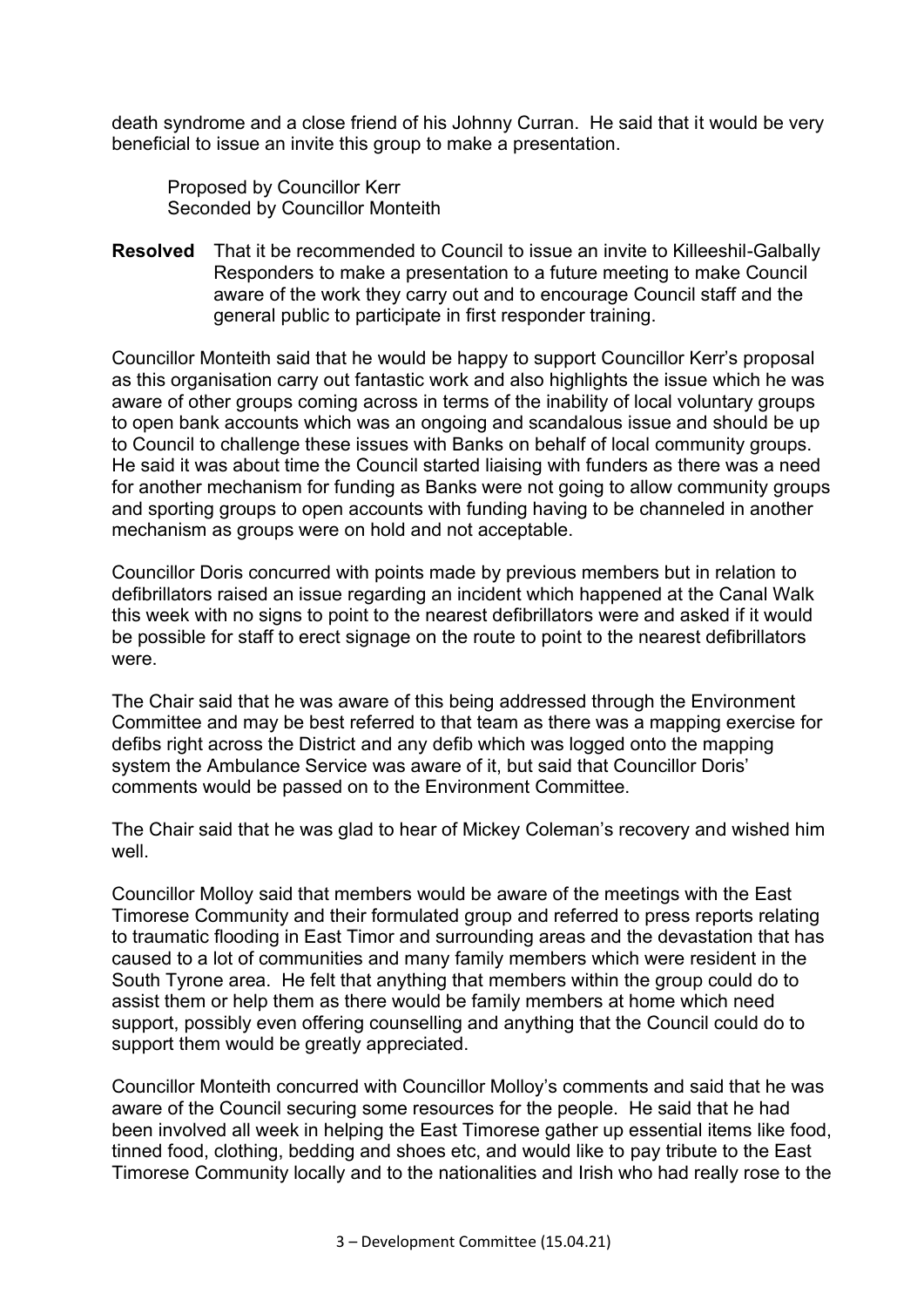occasion with an overwhelming response to the call for help. He suggested that to arrange a DEA meeting and for any other Councillor interested to get an up to date situation on what was actually going on as this has devastated the large capital city and surrounding areas and feedback from the people stating that this was going to be a long drawn out process of a rebuild. He said that it was important as a local Council to be involved as there was going to be some sort of campaign from the East Timorese people to get aid home on an ongoing basis and would be vitally important to support them. He advised that there was another flood last year and the East Timorese Community organised aid also but this was a lot more of a catastrophic natural disaster this time around and wanted to pay tribute to the ongoing work and was aware that Officers had been talking to representatives from East Timor community over this last 10 days or so. He said that it would be important that a meeting was organised asap on this issue to see what we can do or can't do as this Council wasn't found wanting when it came to emergency crisis this time last year when there was the Covid outbreak and would have no doubt they would be found in wanting helping out this emergency in East **Timor** 

The Head of Community Development to take the issue on board.

Councillor Black said as this was the first meeting of the Development Committee since the passing of Prince Philip, Duke of Edinburgh last week he would like to take this opportunity to express condolences on behalf of the DUP to her Majesty the Queen at this sad time on the loss of her husband, their children on the loss of a father and their children on the loss of their grandfather and great grandfather. Prince Philip was a great role model, serving his country with courage, honor and distinction, both as a member of the armed forces and as a member of the Royal family. Prince Philip came across as having many passions in life none more so than setting up the Duke of Edinburgh award as this has benefitted many young people across these Islands, giving them a great opportunity for personal development and learning new skills and he knew many young people locally including himself who were very grateful for this opportunity and believed that this would be all part of a great legacy which he had left behind for future generations.

# **D062/21 Deputation – Fionnuala Boyle Mother & Baby Home Enquiry**

The Chair welcomed to the committee Ms Fionnuala Boyle – Mother & Baby Home Enquiry and invited her to address the committee.

Ms Boyle thanked members for allowing her to make her presentation tonight as this was something very close to her heart. She advised that she was a survivor of the Mother and Baby Home and wanted to tell her story to members present and her ambition to help other people looking for their lost babies and mothers.

Councillor Kerr commended Fionnuala on her bravery and said that he fully supported her campaign and undoubtedly as a corporate body would support her going forward. He said that the way young mothers, women and children were treated was disgraceful and a crime against humanity and was aware of the previous good work she had carried out in the community and her passionate about helping people. He concurred with Fionnuala's comment about turning her negative energy into something positive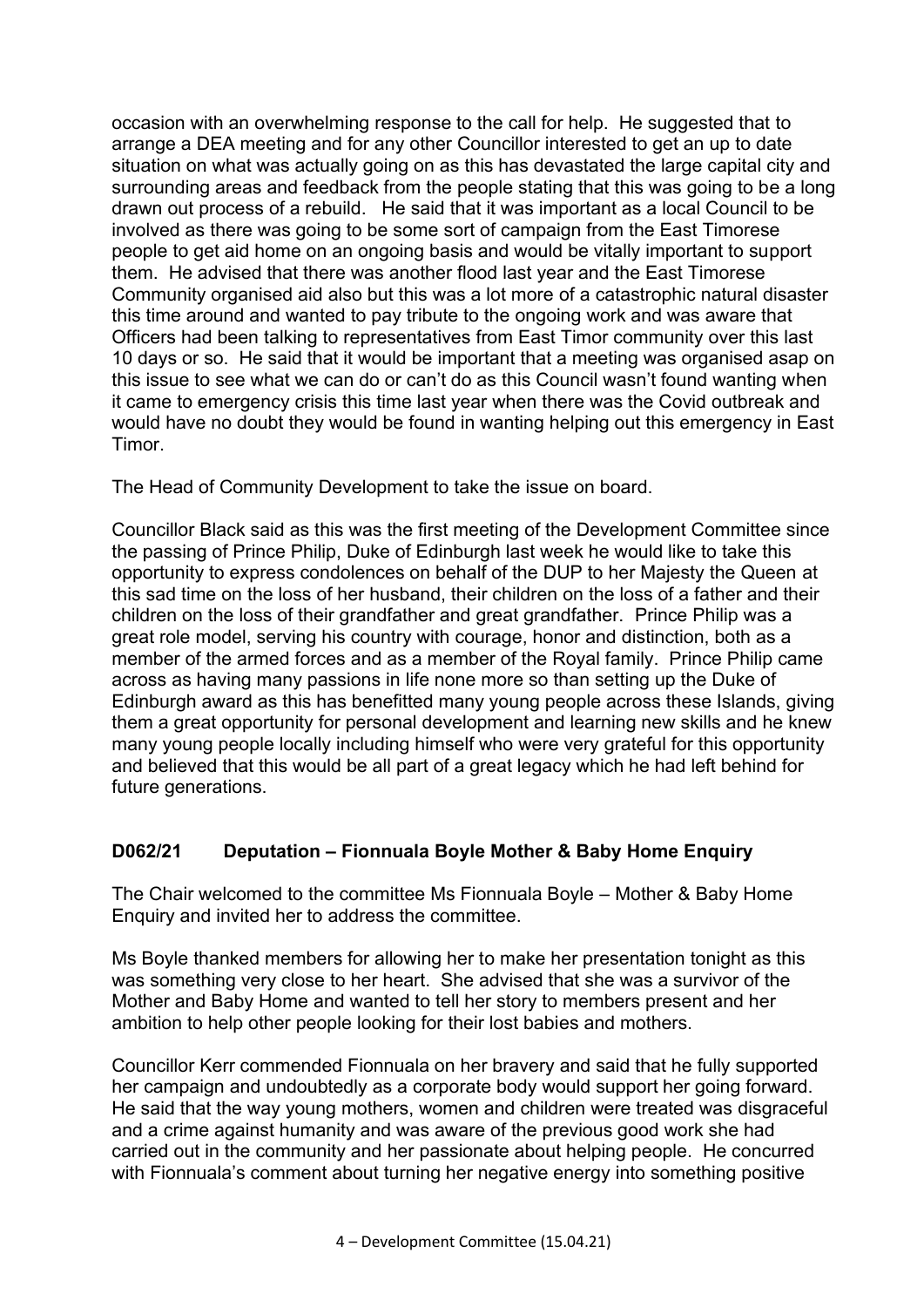and very glad to see her going down this route as she deserved justice, accountability and transparency and wanted to stress that he was very sorry about what did happen to her brother but hoped that this would give her strength going forward and wanted to commend her again on her campaign.

Councillor Monteith commended Fionnuala as he was aware of how nervous Fionnuala was but said that she was brilliant and wanted to pay tribute to her bravery. He said that it was one of the most moving presentations brought before this committee and made the right decision as there was no need for a presentation with statistics as she spoke from the heart to get the message across very well. He stated that Fionnuala had spoken about the horror of the homes and said that this was exactly what they were, as those homes were horrific, horrendous and as Councillor Kerr had stated, a crime against humanity and he would most certainly supporting her in any way he could and was confident that all Councillors here would be of the same opinion and generate unanimous support for her campaign. He asked Fionnuala to keep the Council informed and come back on a regular basis and keep members up to date and if she thinks that this organisation could do to help her, never be afraid to get in touch. He felt that it was a very humbling presentation and couldn't stress enough the tribute he paid her.

Councillor Monteith said he wished to ask Fionnuala a question as it was the 32nd anniversary of the Hillsborough disaster and the panel involved with her campaign and was aware of Phil Scraton being involved with the Hillsborough families and couldn't be in better hands for someone to scratch back the layers of cover ups and asked her about the team which was working with them.

Ms Boyle advised that there were three experts on the panel, Deirdre Mullan, a social work background from the Department of Health, Dr Maeve O'Rourke, Barrister and Lecturer in Human Rights in University College, Galway and finally Phil Scraton a former Queens University Lecturer. She said that Mr Scraton had worked on some very high profile cases and had written a book into the high profile investigation into the Hillsborough disaster, he also worked with the people involved in Lockerbie and Dunblane and more recently he has been working with the families from Grenfell Tower in London as well. She said that when Mr Scraton introduced himself and heard his background, for the first time in years she had a glimmer of hope that actually something could be achieved and said the most important thing for her would be that this doesn't get lowered down the pile of issues with other things coming along deemed more important as Mothers which were in those homes were dying now and there was no time to wait and deserve to have peace, which was too late for her mother, but was determined to help every other family to get a resolution.

Councillor Burton said that she appreciated Fionnuala coming along and telling her story here tonight on the absolutely horrific things that happened during her life journey and hoped that going forward that she would be able to rise about this. She said as a mother of four children she couldn't comprehend this happening to her as life was so precious and a chance for a good upbringing but was encouraged to hear she had a good life with her adopted parents. She referred to the television programme Long Lost Families and said that that these people go through an awful time to try and find their families which was heartbreaking but said that the presentation tonight was from Fionnuala's heart and felt that sometimes the best way to get through difficult situations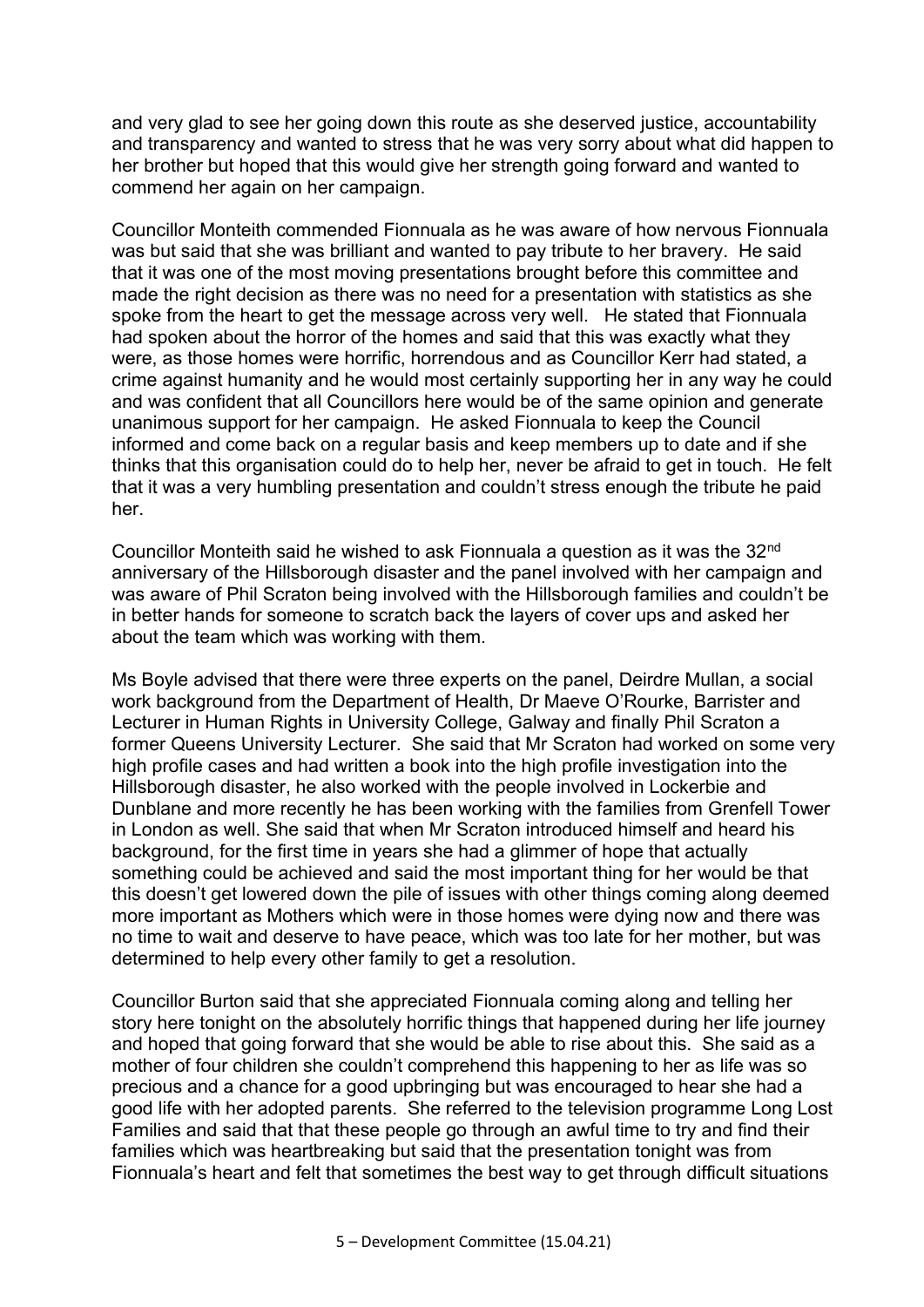was to speak about it. She concurred with other members asking Fionnuala to stay in touch and to contact the Council if she required any further assistance. Councillor Doris thanked Fionnuala for her really emotional presentation and said that it was unbelievable that people use Christianity to shame women into this and responsibility should be all on them. She referred to the Irish Government's handling of this issue and said that it was absolutely disgraceful and advised that Linda Dillon MLA was working closely with Kathleen Funchion TD in the Dail in trying to get access to paperwork and this may not be the top priority on Fionnuala's list but it was something, someway which may be a help. She thanked Fionnuala for speaking tonight and said that everyone handles grief very differently and agreed what was said about some people not feeling comfortable about discussing the issue within their families and for Fionnuala speaking out and helping countless peoples to help them deal with their trauma. She said that she wished her well going forward in her campaign and was a real privilege to hear the story tonight.

Councillor Elattar thanked Fionnuala for sharing her touching story tonight and wished her every success in her campaign as she was confident that a lot of support would be given, especially by Dr Maeve O'Rourke. She advised that she was able to be part of a deputation from Mother and Baby Homes with her party and Martina Anderson MEP to Brussels to present their story to the EU and spent a few days with the group, with mothers and children who had been in these institutions and will never forget the stories in which they told, emotions that were involved and the long lasting consequences on what had happened to the people involved in these unfortunate places. She said that she would like to think as working as a midwife that this has changed and hoped that never again that people would have to go through such horrendous experiences which affected so many in the past and asked that the Council be kept updated on progress.

Councillor Kearney thanked Fionnuala for bringing it to members' attention tonight especially about neglect and hunger at those horrific times with no religious boundaries being shown at that time. He advised that his oldest grandchild was first year post primary and the same age as one of the victims and could relate to what Fionnuala was speaking about. He wanted to acknowledge her bravery in pursuing truth and justice for the victims of such horrific actions against the most vulnerable.

Councillor Molloy wished Fionnuala for the best for the future and was confident that she would generate the success she was campaigning for. He stated there were still a lot of countless other unmarked graves which was being currently worked upon in Dungannon as these victims needed to be given the dignity they deserved in such adverse times and have their graves marked out of respect.

Councillor Corry thanked Fionnuala for her harrowing presentation and said that anything that this Council could do to please come forward and get in touch. She agreed with Councillor Doris' comments around the name of Christianity and how these people were supposed to help the most vulnerable at that time.

Councillor Wilson advised that this was one of the most moving presentation that he had listened to in the last 30 years of being a Councillor. He said that Fionnuala was an incredible brave lady and wished her well in her campaign in the pursuit of truth and justice for all the victims and that Council would support her in any way they possible could.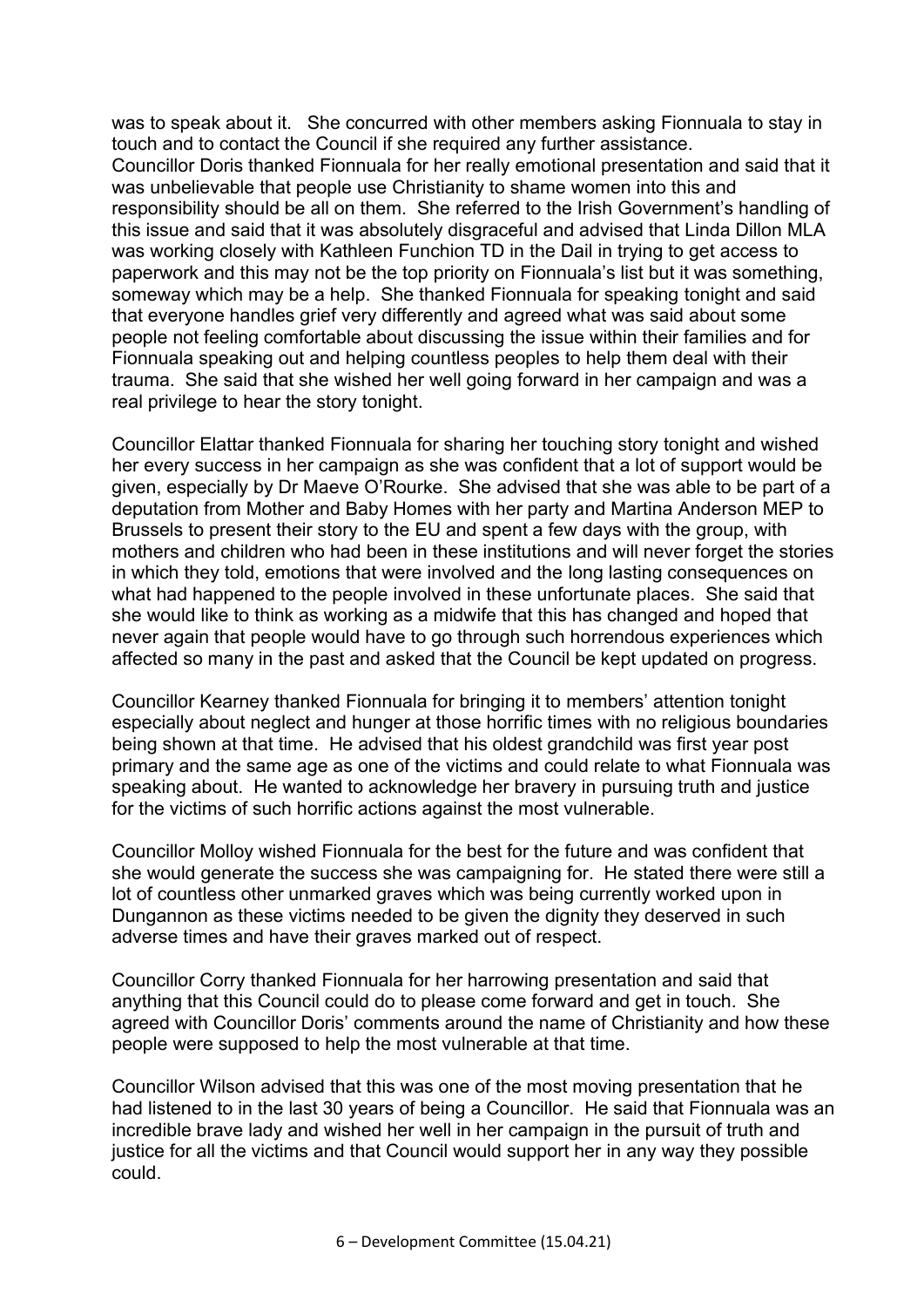Councillor Burton enquired if Fionnuala was aware of any mothers alive and children trying to find each other or whether this campaign was about lost children in the past.

Ms Boyle advised that there was still mothers and children looking for each other but there was some difficulty due to children being moved to another jurisdictions, across the border element. She said that she was aware of a man being born in Marianvale Home and ending up in Co. Donegal in another jurisdiction which was totally heartbreaking. She said that she was fortunate that she was one of the younger children in the Home, but this operation still continued up to 1990 and felt that people should have easier access to information as there were complete blocks for her trying to locate her mother and baby brother. She said her aim was to try and help other people as there were people out there in trauma over their past and also to try and match mothers and their children up as there was so many unclaimed babies.

The Chair thanked Fionnuala for sharing her story this evening and was confident that members would be very supportive and had no doubt that Officers would be in contact with her to see what they could do to help progress her campaign.

Councillor Monteith stated that in light of Fionnuala's campaign it may be an idea to try and help the victims to get their message across and proposed that this Council write to the 10 other Councils asking them to facilitate a presentation so Fionnuala and other people like her in their campaign in the pursuit of truth and justice. He said that the more elected members to hear these horrendous stories the better as the human story was needed to come out and felt that this was something proactive this Council could do. He felt that it would be useful for a presentation to be heard by victims in their own local Council area as enough people cannot hear these horror stories and would be certain that the Council Officers would take forward anything that was asked to do.

 Proposed by Councillor Monteith Seconded by Councillor Molloy and

**Resolved** That it be recommended to Council to write to the other 10 Councils asking them to facilitate a meeting with Fionnuala and others like her to get their message across.

Ms Boyle thanked members for their overwhelming support and left the meeting at 7.52 pm.

#### **Matters for Decision**

#### **D063/21 Collaborative Tourism Cluster – Partnership Agreement**

The Head of Tourism presented previously circulated report to seek approval for Mid Ulster Council to enter into a partnership agreement with Antrim & Newtownabbey Council and for Mid Ulster Council to lead on the delivery of the Lough Neagh Shoreline tourism cluster.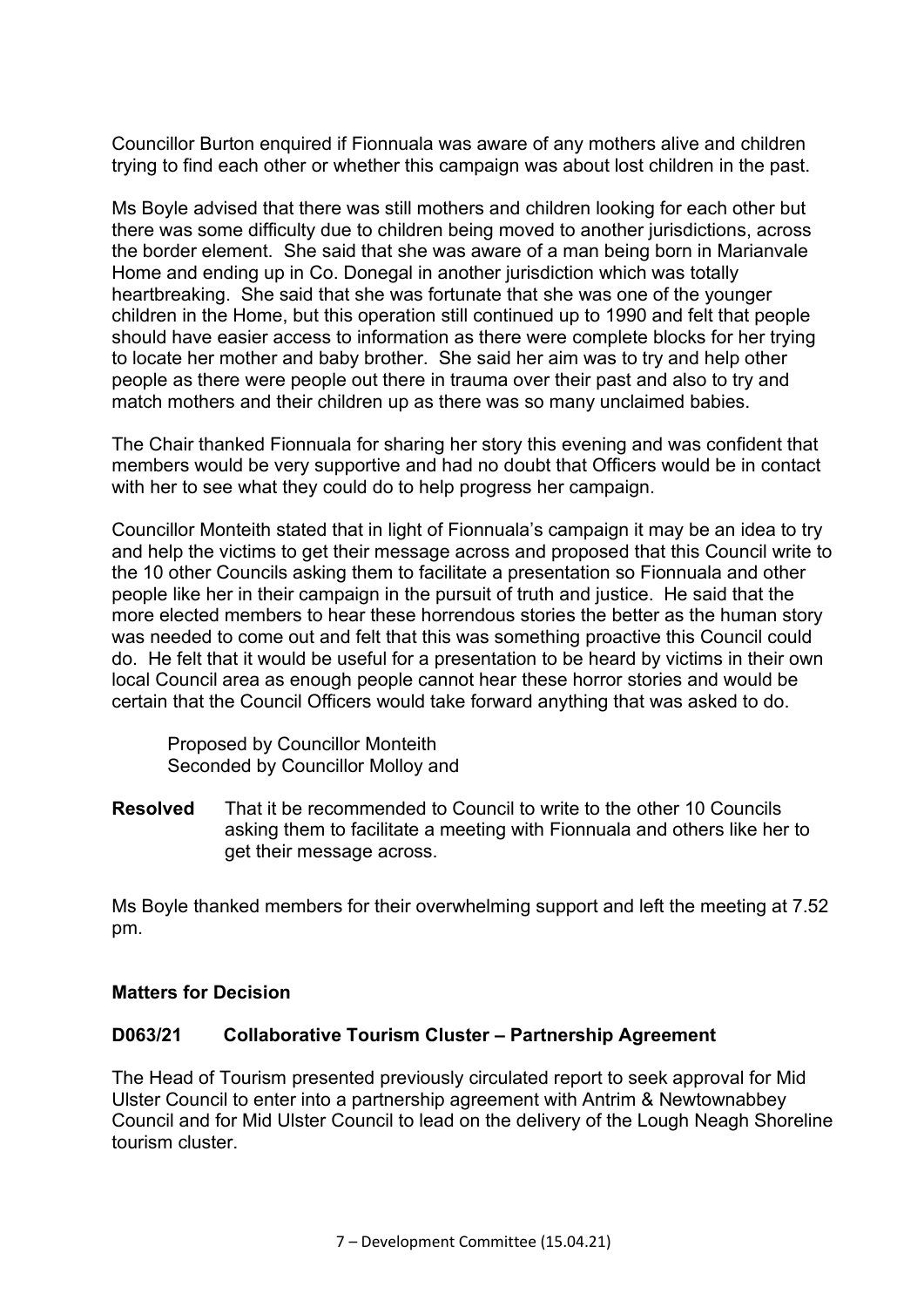Councillor Doris said that she was happy to propose the recommendation but in terms of Tourism Cluster which she had raised on numerous times and was aware that the Head of Tourism had sent an email which she hadn't an opportunity to read yet regarding tourism signage. She advised that Linda Dillon MLA had sent an email to Nichola Mallon, Minister for DfI regarding brown tourism signage, but their whole aspect of it was for redirecting traffic and not for advertising and more for traffic management rather than for tourist attractions. Ms Dillon MLA had then written to the Minster for Economy, but still awaiting a reply and was looking to see if this committee could write a letter to DfE and if need be to DfI also to see if there could be a change around legislation in terms of Brown Tourism Signage as this was something tourism businesses were crying out for.

The Head of Tourism concurred with Councillor Doris' perception around signage and directing of traffic not being related to tourism advertising and attractions. He said that he would put the issue on the agenda for the next Tourism Development Group as a subject for decision at that group.

 Proposed by Councillor Doris Seconded by Councillor Clarke and

**Resolved** That it be recommended to Council that Mid Ulster Council enters into a partnership agreement with Antrim and Newtownabbey Council and that Mid Ulster Council to lead on the Lough Neagh Shoreline cluster. Brown Tourism Signage to be put on Agenda for next Tourism Development Group as a subject for decision.

Councillor Kerr asked for clarity on whether there was any discussion with Lough Neagh Partnership as they carry out similar initiatives and if this was the case asked if it was possible to carry out a collaboration or duplication of Lough Neagh Partnership as he was aware of some members sitting here being on the board of LNP.

The Head of Tourism said that advised that Officers work closely with the team of Lough Neagh Partnership who were aware of the ongoing work and Officers always coordinate working with them an endeavor to work with them on this programme also.

# **D064/21 Economic Development Report – OBFD**

The Head of Economic Development presented previously circulated report to provide an update on key activities and sought approval for the following:

#### **(i) MEGA (Manufacturing and Engineering Growth & Advancement) Network**

# **a) MEGA Strategic Review and 3 Year Action Plan**

Councillor Molloy said that he would be happy to accept the officer recommendation.

Councillor Monteith sought clarity on whether there was any trade union involvement.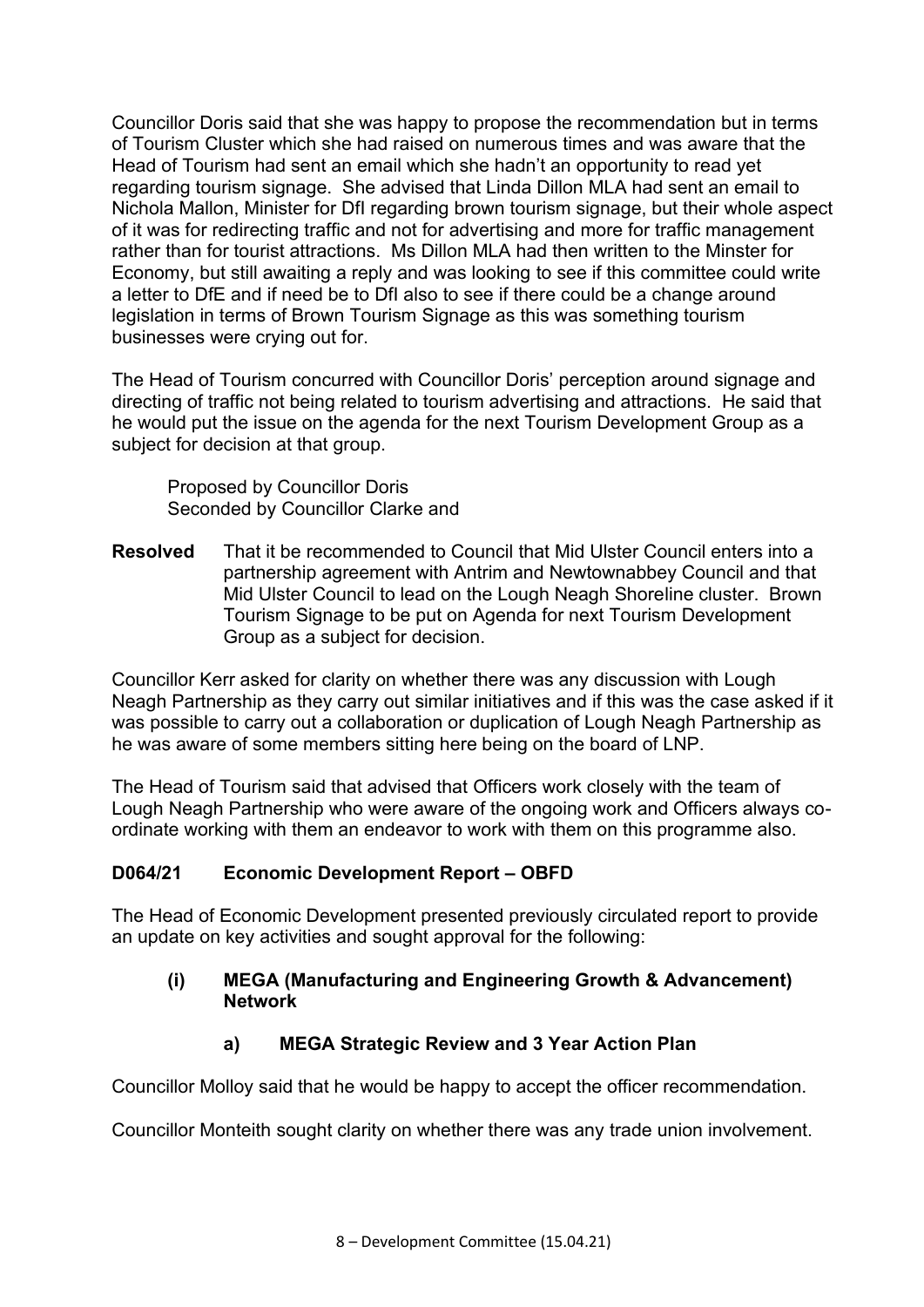The Head of Economic Development advised that the MEGA group was not operated by the Council and was led by the private sector. She added it was not within the Council's remit to intervene regarding MEGA's membership. MEGA has proven itself over the last few years to be a very successful body to represent manufacturing and engineering businesses in Mid Ulster and Council is but one small funder in comparison to Invest NI. She said that as far as she was aware MEGA did not have union involvement but was focused on developing opportunities to grow this important cluster of companies in Mid Ulster.

Councillor Monteith said that he would have major issues with allocating the funding requested and proposed not to disagree to not award but to get in contact with the organisations involved and ask if they would accept a strategic input from some local trade unions at a strategic level as he would be more comfortable funding an organisation who have workers input.

Councillor Black said that he would be happy to second the officer recommendation, given the prominence of the engineering sector in the Mid Ulster area and the importance it has to the local economy

Proposed by Councillor Black

That MEGA be invited to present to a future committee once they had completed their strategic review to update us on the work in which they were doing, outcome of the review and their plans for the future.

The Chief Executive advised that the Head of Economic Development had outlined the structure of MEGA with amalgam with over 50 local engineering companies, small, medium and large which were self-sustained and self-established with many of them created family businesses with some of them being now multi-national conglomerates**.**  He said that it has been an overwhelming success and was the talk of all career and skills discussions and now the go-to body for all NI agencies in terms of developing skills agenda and he suspected that it would be a major input into the new NI Skills agenda which was anticipated to be brought forward in the next 5 to 6 months. He said that there was a fine line as Council were not here to tell MEGA what to do and the success of MEGA was because it was not owned by Council or Invest NI or any other government body, but in relation to union representation, he had no difficulty relaying the comments back and asking them for this consideration and didn't foresee any issue relating to this. He felt that the way forward for these companies should be shaped by management, staff, customers and everyone alike.

Councillor Kerr said that he welcomed the Chief Executive's comments and seconded Councillor Monteith's proposal as we were fortunate to have a huge amount of engineering companies within the Mid Ulster area. He said that thousands of workers were employed locally and there was a need for trade union input in relation to salaries, longer breaks, better working conditions amongst other issues and any future discussion must include the invitation to trade unions for all sectors of the community.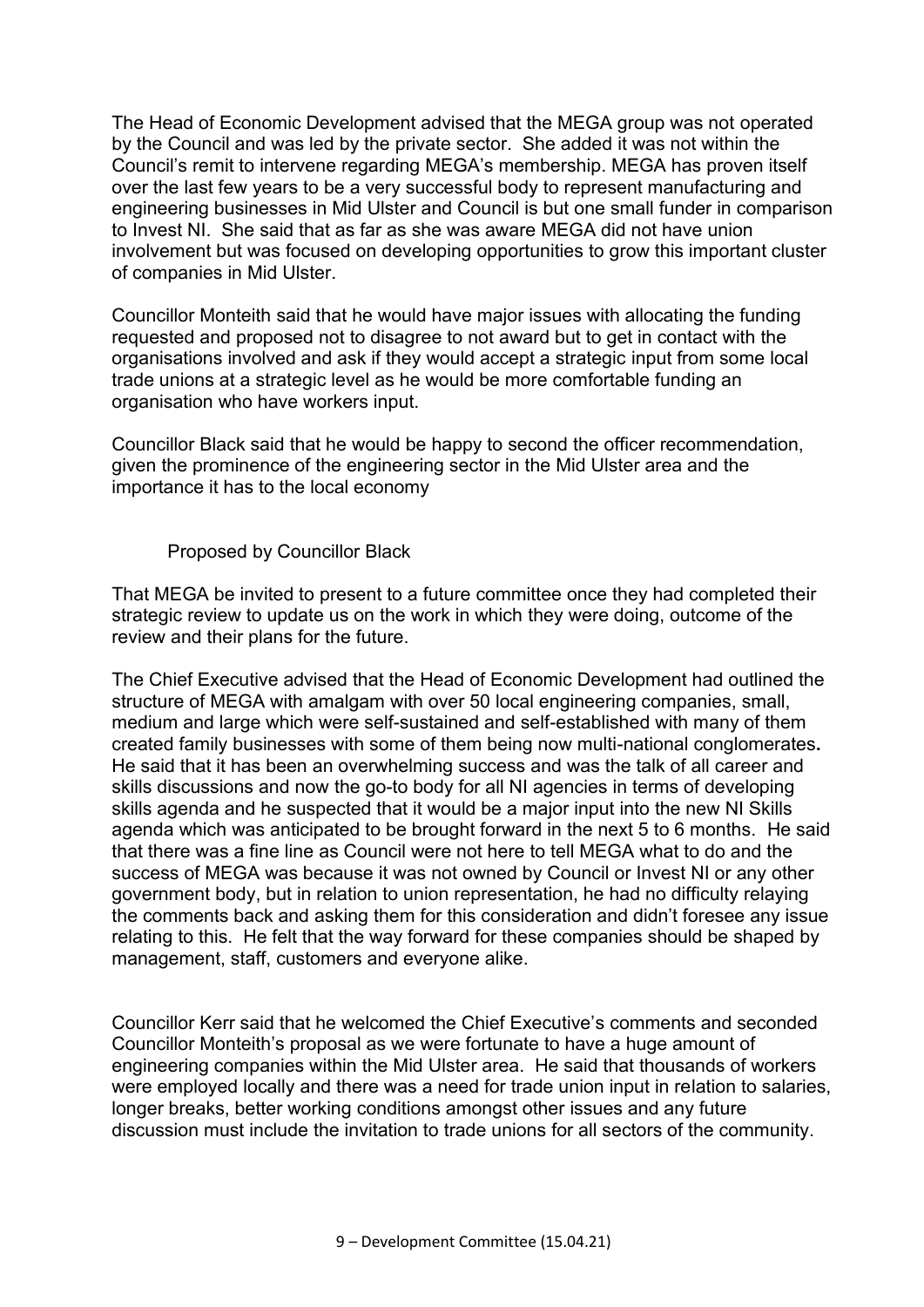Councillor Monteith advised that he wasn't against the proposal but to agree in principle until a conversation was held first regarding the involvement of trade unions being invited to the table to help all sections of the community.

Councillor Molloy said that he would be happy to agree with Councillor Monteith's proposal regarding the engagement of trade unions.

> Proposed by Councillor Monteith Seconded by Councillor Molloy and

**Resolved** That it be recommended to Council to approve funding contribution of £5,000 from Council's Economic Development budget, subject to MEGA securing match funding from Invest NI's Collaborative Growth Programme to undertake a Strategic Review and 3 Year Action Plan. Discussions to take place first with MEGA at a strategic level to encourage Trade Union involvement.

Councillor Ashton seconded Councillor Black's proposal.

**Resolved** That it be recommended to Council that MEGA be invited to present to Committee once they had completed their strategic review to update on the work they were doing, outcome of the review and their plans for the future.

## **b) MEGA's Ongoing 3 Year Work Programme (2019/20 – 2021/22)**

 Proposed by Councillor Molloy Seconded by Councillor Black and

**Resolved** That it be recommended to Council that approval be granted to reallocate £4,000 if its funding contribution to the MEGA Project in year 2 (2020/21) to year 3 (2021/22). This flexibility will allow various aspects of the project to be completed, having been delayed as a result of the pandemic. There is no additional cost to Council related to this request.

#### **ii) Mid Ulster Gift Card**

Councillor Corry advised that this was something that businesses were crying out for and enquired if this was across all sectors of businesses.

The Head of Economic Development advised that the Gift Card would be available to all businesses that wanted to participate across Mid Ulster.

Councillor Burton referred to the purchase of a gift card and in the event of the business closing down enquired what would be the outcome.

The Head of Economic Development advised that when a member of the public purchased a Mid Ulster Gift Card they could choose to redeem the card in any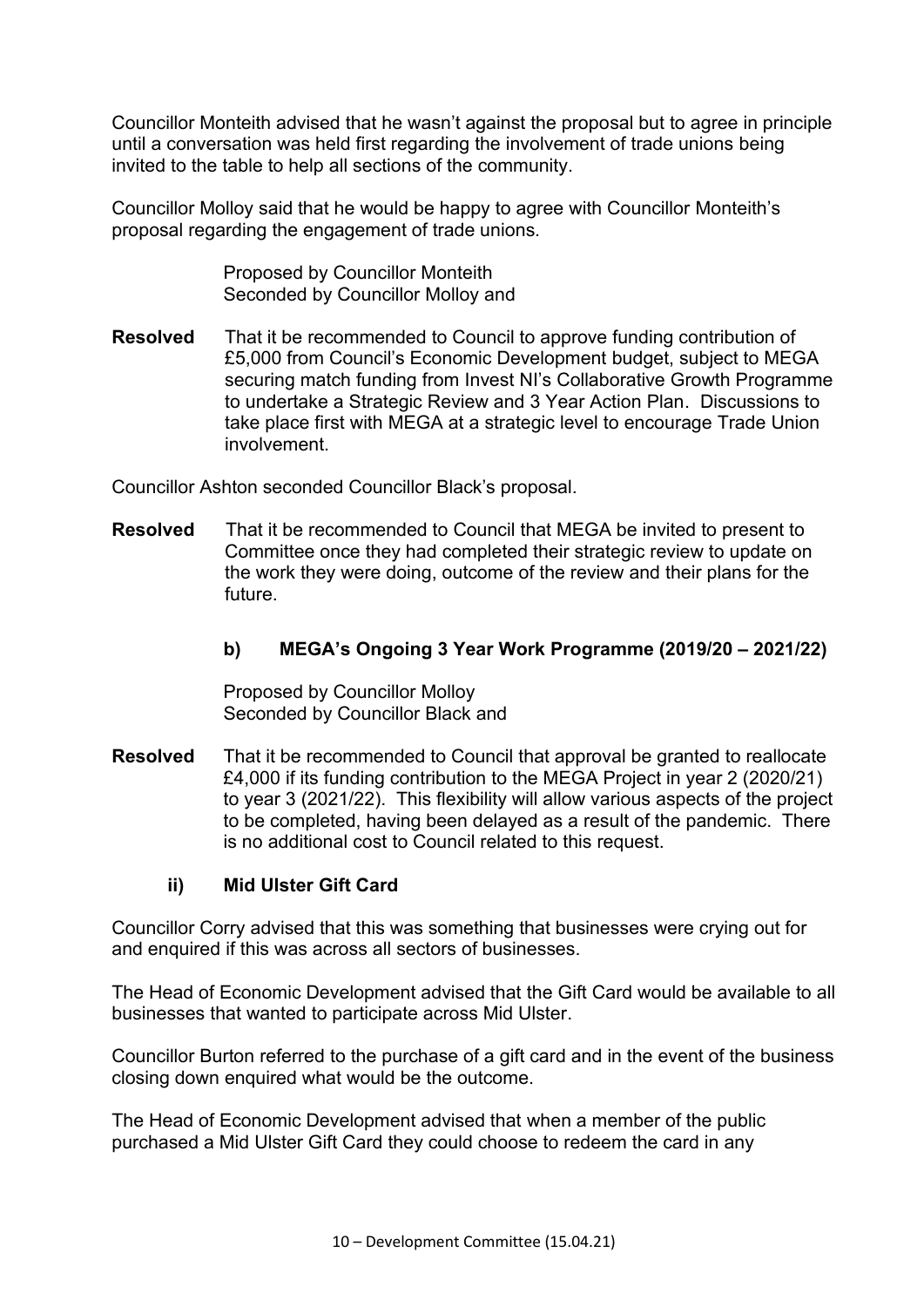participating Mid Ulster business, so if one business closed down, there would be lots of others businesses to choose from to spend their card value.

> **Proposed by Councillor Corrv** Seconded by Councillor Burton and

**Resolved** That it be recommended to Council to approve a budget of £57,000 towards the implementation of a Mid Ulster Gift Card Scheme from Council's economic development budget over a 3 year period (2021/22, 2022/23 and 2023/24) and progress to tender for a suitable organisation to develop and deliver the scheme. Note the budget is subject to variance as it is dependent on the number of businesses participating on the scheme on an annual basis.

Councillor Kerr referred to Coalisland Public Realm Scheme and said that now that it was almost completed it was unfortunate that there had been no financial commitment from any the statutory bodies involved for a major resurfacing schemes on the roads around the area as many roads have been neglected for many years. He proposed that a meeting be held with senior Council Officers and Road Service officials to try and get a commitment to improve the general roads in around Coalisland Town Centre.

**Resolved** That it be recommended to the committee to refer the matter to the Environment Committee requesting that a DEA meeting be held with Senior Officers from Council and DFI local section office to get the matter of resurfacing of certain sections of road in Coalisland which had been overlooked.

#### **D065/21 Master Plan/Business Case – Maghera Walkways**

The Head of Parks presented previously circulated report to seek Council approval to appoint a suitably qualified consultancy team to develop a Master Plan/Business Case for the potential development of lands between Mullagh Road/Tobermore Road as an outdoor recreational green space for the Maghera area.

Councillor Corry said that she like to propose the item as it was very welcome news for Maghera as the Walled Garden has been a huge success and a well-loved and well used feature in Maghera and had also increased the appetite for further development of outdoor recreational greenspace for the village. She said that getting outdoors has been a great importance for people, especially during the past year for physical and mental health and this addition to increase greenspace would be a great asset with community input to the masterplan and the creation of habitat, biodiversity and conservation, natural play and a network of community trails in the area. She stated that this would add to enhance the Walled Garden and the Largantogher Walkway and looked forward to seeing the development of the project.

Councillor Black seconded the recommendation and concurred with Councillor Corry's comments regarding the appetite within the local community for some time for further greenspace to be provided and was no doubt that these calls would be strengthened due to the importance that has been placed on greenspace over this last year since the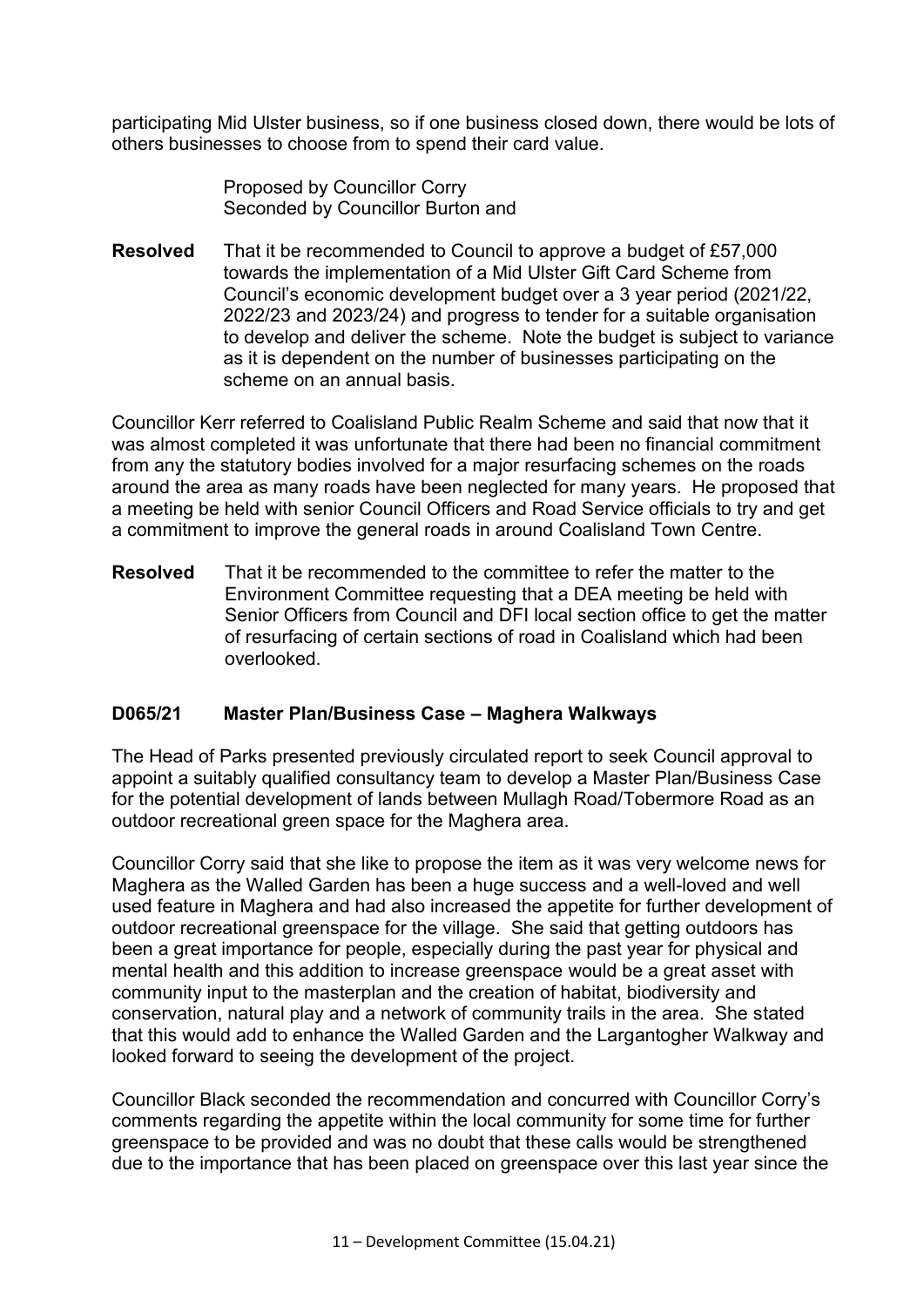onset of the pandemic. He said that he believed on the progress on securing this land and the commissioning of a consultancy team to put together a masterplan for the provision of greenspace and an outdoor recreation area in Maghera has shown that the Council had been listening to the requests coming from the community and trusts that this would be the next step in delivering what would be a great amenity for the people of Maghera and its surroundings areas.

Councillor Kearney wished to place on record his thanks to Council officials who had negotiated the purchase and transfer of the significant 37 acres. The physical development and action plan with the key message for Maghera at time which was devised as a vibrant welcoming place where people work in referred to the five opportunity sites which were heralded in the 2017-2030 action plan. He said that it was great to add another project to the list alongside another recent development the Trim Trail at the former PSNI station and felt that the greenspace identified would go a long way to satisfy the interests and needs of the people and looked forward to the next phase of this development and the involvement of the consultancy team to develop a master plan and business case as these were exciting times.

 Proposed by Councillor Corry Seconded by Councillor Black and

**Resolved** That it be recommended to Council be granted to progress procurement of a suitably qualified Consultancy Teams to develop a Master Plan/Business Case for the potential development of lands between Mullagh Road/Tobermore Road as an outdoor recreational green space for the Maghera area.

## **D066/21 Leisure and Outdoor Recreation Service Level Agreements 2021/22**

The Head of Parks presented previously circulated report to agree proposals on Community Service Level Agreements (SLAs) for the financial year 2021/22 only.

#### *Councillor Clarke declared an interest in Broughderg Area Development Association (BADA).*

Councillor Kerr said that he was very happy to see this and knew of a lot of community groups organising litter picks etc within their local communities. He said that he had been contacted regarding issues relating to Washingbay Walkway in relation to the replacement of bins on the public walkway and asked if comments be brought to the attention of the relevant department.

Councillor Burton advised that as a Council it was important to support these facilities and ensure that leisure was an option for those areas and the tie in they have with the community and schools.

 Proposed by Councillor Elattar Seconded by Councillor Clarke and

**Resolved** That it be recommended to Council: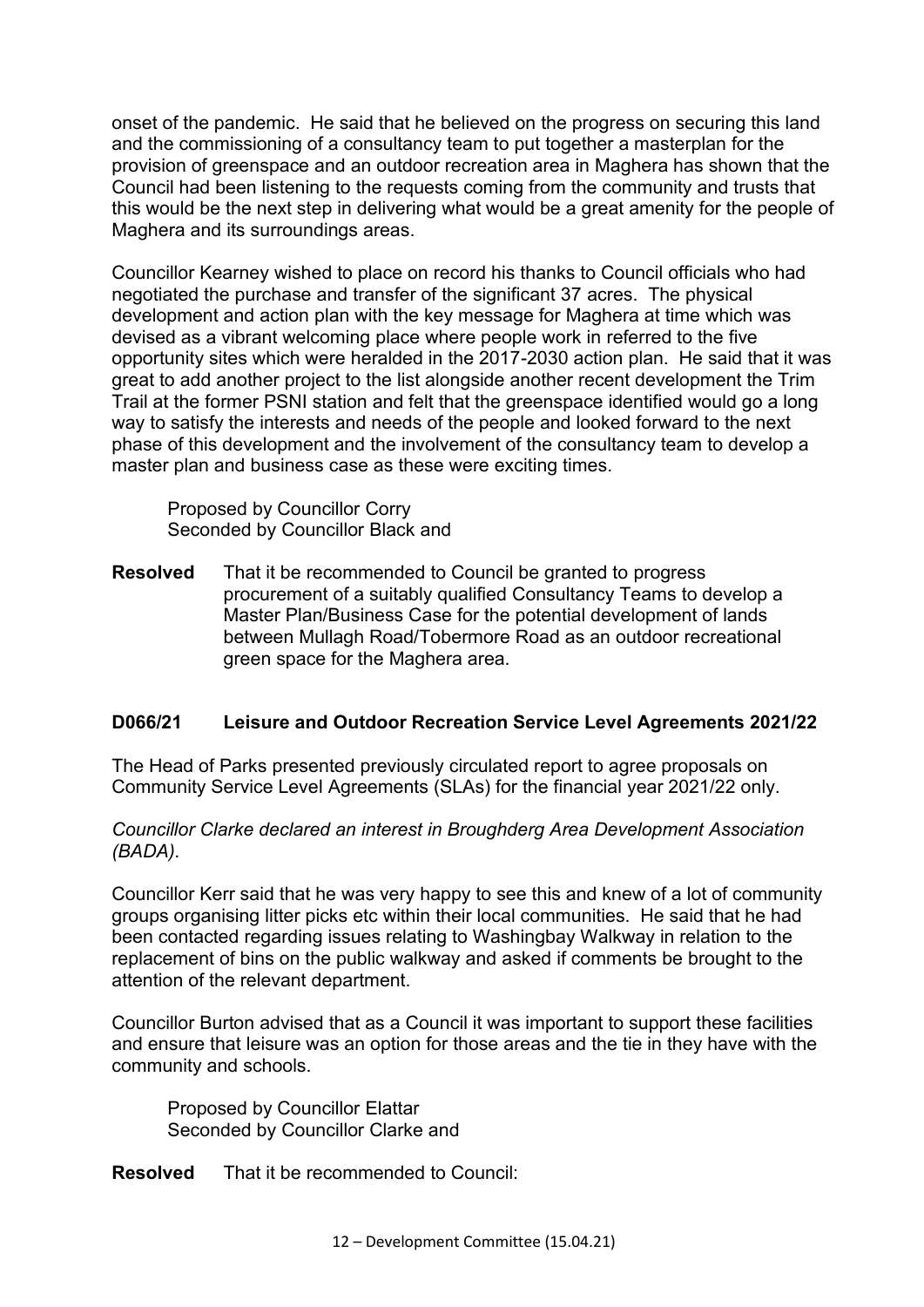i) Members are asked to note record of Council Minute D092/20 - (9th July 2020) which refers to the Development Committee's recommendation to accept option two as presented:

 *Option 2. Subject to Council approval, Service Level Agreements impacted upon by Covid-19 restrictions would be paid as per current terms and conditions, without pro rata reductions.* 

- ii) To grant approval to extend current arrangements afforded to Community Service Level Agreements under the terms of option two, subject to Full Council Approval.
- iii) To grant approval to make annual payments in full associated to Leisure and Outdoor Recreation Service Level Agreements for the period 2021/22 financial year only.

## **D067/21 DfC Strategy for Sport Consultation**

The Head of Leisure presented previously circulated report to seek members' approval in responding to the consultation for the new Sport and Physical Activity Strategy for Northern Ireland, prepared by the Department for Communities (DfC). A copy of the proposed consultation response is in Appendix B.

Councillor Monteith advised that this was a very comprehensive response and had no difficult with its contents but wanted to highlight a few things that he felt needed added to give it substance.

He referred to:

- Question 4 There was a need for infrastructure as there was a need for pitches and facilities which needed funded and done. He felt that any strategy which hadn't the significant money for increased facilities was ultimately going to fail and this was needed for non-elite sports as the majority of Council owned facilities were primarily of those competing at a competitive level whether locally or on a higher stage. If Council were serious about life-long sport then this was where it was needed for more pitches and facilities as there weren't enough facilities to deal with the current sporting activity which were concentrating on and around competition and if people were expected to take on life-long sports then funding must be made available for major facilities.
- Question 6 Not enough facilities especially in urban areas as there could be a tendency sometimes to look in a different direction and sometimes the suggestion of major sporting hubs and agreed there was a role for them but this was not going to be possible necessarily in urban environments. There was an onus on Council to make sure that there were facilities available in local communities for a mixture of urban and rural facilities which were accessible and immediate to people's local environment.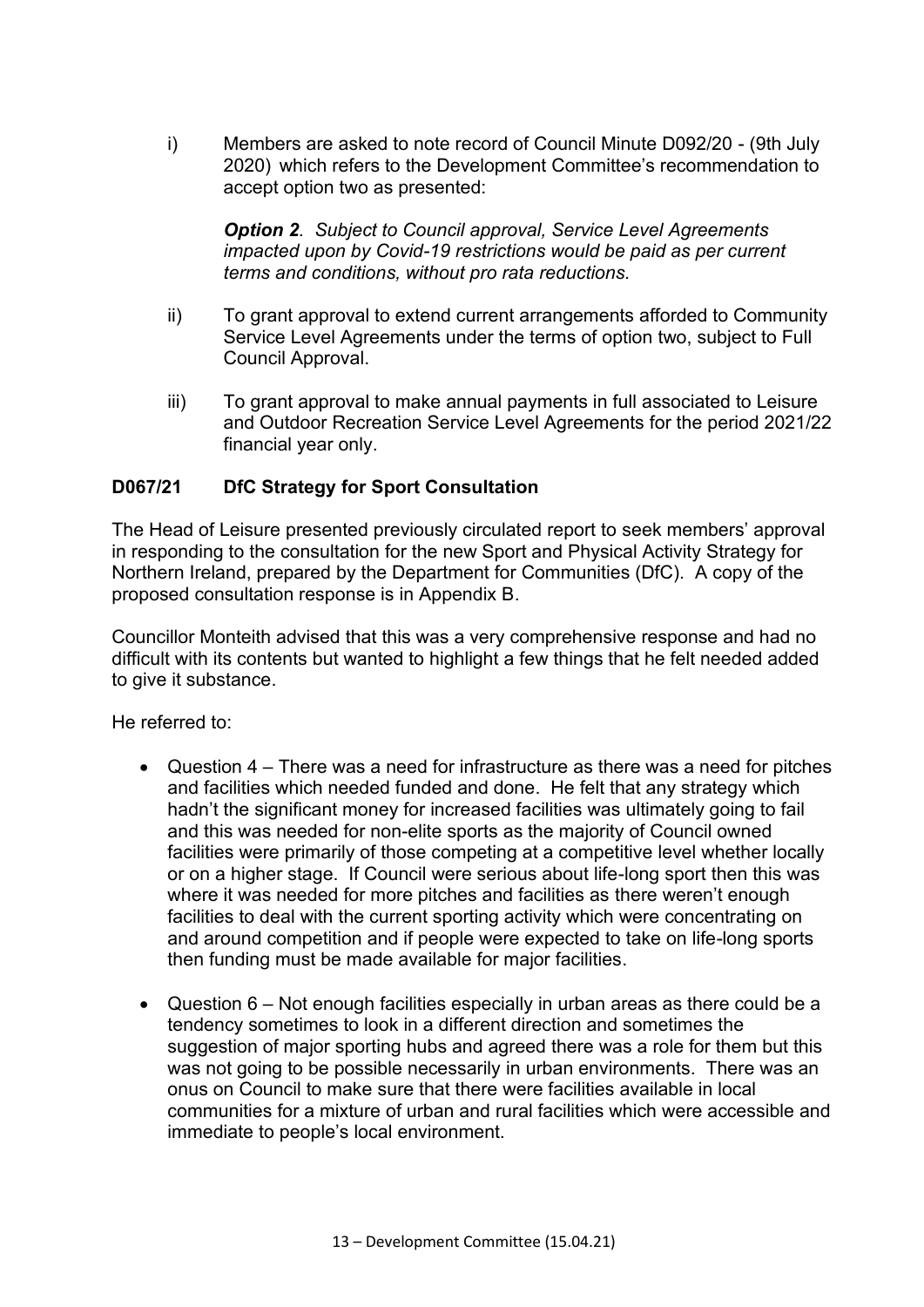- Question 7 The need for adequate funding for life-long sports and encourage funding through other streams as well as our own. He said there was a need to reassure people that the Council would consider funding a sport which wasn't competitive but more life-long and recreational.
- Question 12 Onus on the Council as an organisation for housing developments passed to have access to greenspace. He reiterated the need as a condition for approving housing developments to have open greenspace on zoned lands and to tie in with the area plan as the Council had the ability to change the mind-set going forward.

Councillor Molloy concurred with Councillor Monteith's comments and commended the officer team which collated the response. He said that over the last 12 months has shown that peoples' quality of life had changed dramatically but was encouraging to see the huge uptake of walking and running in the fresh air. He agreed with noncompetitive/organised sports as we have seen successful projects in different areas where facilities were provided for non-competitive sports for people to come together like football, squash etc. but to engage in physical activity but funding was the key criteria and this should not be a wish list but the reassurance that funding would be provided.

Councillor Kerr concurred with the previous speakers and said that it was important to not just target elite sports but to entice all abilities to come together as the last 12 months have shown how good sports was for physical and mental health and this was important to broaden out the target audience.

The Head of Leisure said that he would take the comments on board and reflect that within the response. He said that it was anticipated to bring forward a paper in May outlining the previous update given in February about the future pitch and open space strategy when consultants were appointed outlining what the strategy may look like.

Councillor Burton referred to her meeting with the Head of Leisure in Fivemiletown along with John Hughes from NILGA last week and she took the opportunity to lobby for not 3G pitches but for also floodlit 3G pitches for all sections of the community in that area. She also referred to the wish list to have a hub and a great need right across the place for better hockey facilities and felt that the whole view of this consultation across the community was to have a strategic framework for a departmental, ambitious and comprehensive approach promoting participation in excellence in sports and physical activity and hoped at the end of this that there was a long term view on what was needed in the community and working with them to try and ensure that physical activity was something that was easily accessible. She said that over the pandemic that if it hadn't been for the outdoor spaces to help with physical and mental health things could have been much worse as she had seen numerous people out walking and running in towns, roads and especially the forests to get their head space and looked forward to helping the community in getting what they want out there and hoped that the Head of Leisure would keep in mind that there were rural football groups that need the encouragement to tap into this consultation.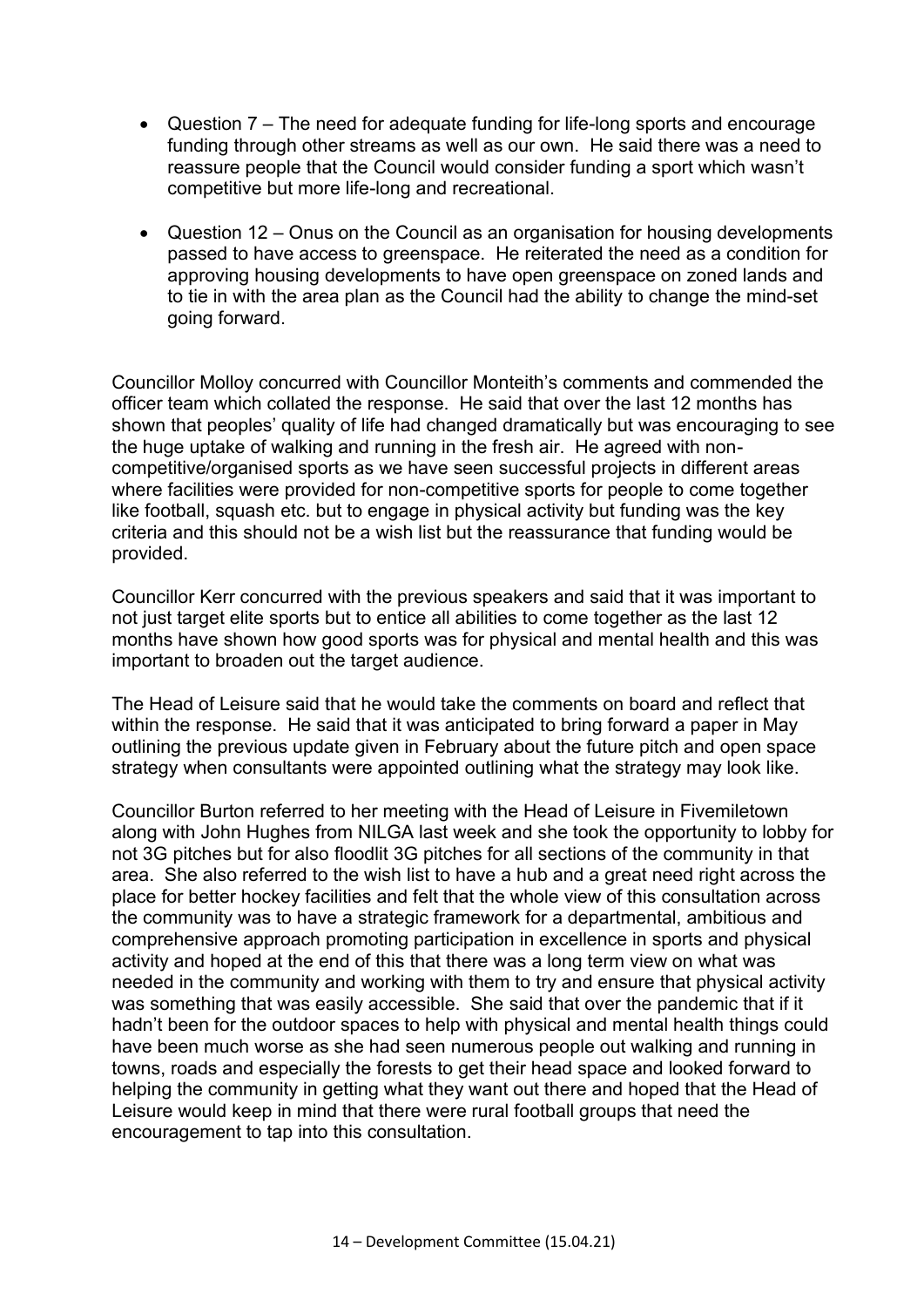Councillor Kearney concurred with the previous speakers and due to the week that was in it felt it was important to recognise the achievements of local man Kenny Shiels and the Northern Irelands Women's Football Team which started from very humble beginnings. He advised that Kenny had been in that job from 2019 and had brought great belief and unbelievable success in that short time and had brought the ladies football to a new level for qualifying for the Euros. He said that Kenny was a very plain speaking no-nonsense person and his proven record of success has stood him in a very good stead with everyone being really proud of him and suggested that he and his team be invited for one of the training sessions at the new pitch in Maghera. He wanted to mark the success of Kenny and Northern Ireland's Women's team here tonight.

Councillor Burton advised that whilst previously speaking she had meant to congratulate the team as Mid Ulster had their own representative on the team, Samantha Kelly from Castlecaulfield who had played on the night and was fantastic to see what the girls had achieved. She said that they were real ambassadors in speaking in the aftermath of the event and in previous years they had to wear men's gear and now it was great to see them wearing their own and encouraging to see the younger girls coming on at the end of game and great to see what can be achieved within our communities on role models for sports.

The Chair advised that he knew the goalkeeper really well Jackie Burns and was a tremendous achievement.

Councillor Black concurred with all previous comments and wished to be associated with them and said he also knew Kenny and Jackie. He said that this was a tremendous achievement and were great ambassadors for the area and exciting to look forward to see them progress.

Councillor Wilson also wished to add his congratulations to the team and felt that everyone played their part in this success and no one player should be individualised as people can easily forget as we had Jackie Burns from Cookstown, Simone Magill originally from Magherafelt but now playing for Everton, Samantha Kelly from Castledawson. He also wanted to pay tribute to the backroom team including Kenny and Dean Shiels as well as Dwayne Nelson from Castledawson and Gary Boyd from Dungannon and felt that this was the complete list of all those in the Mid Ulster area and said that it was important to recognise the success of everyone from this area.

 Proposed by Councillor Monteith Seconded by Councillor Molloy and

**Resolved** That it be recommended to Council to approve the consultation response to the new Sport and Physical Activity Strategy for Northern Ireland, prepared by the Department for Communities (DfC).

Councillor Ashton said that it would be important for the Council to recognise the success of Northern Ireland Women's Team getting to the Euros.

 Proposed by Councillor Ashton Seconded by Councillor Wilson and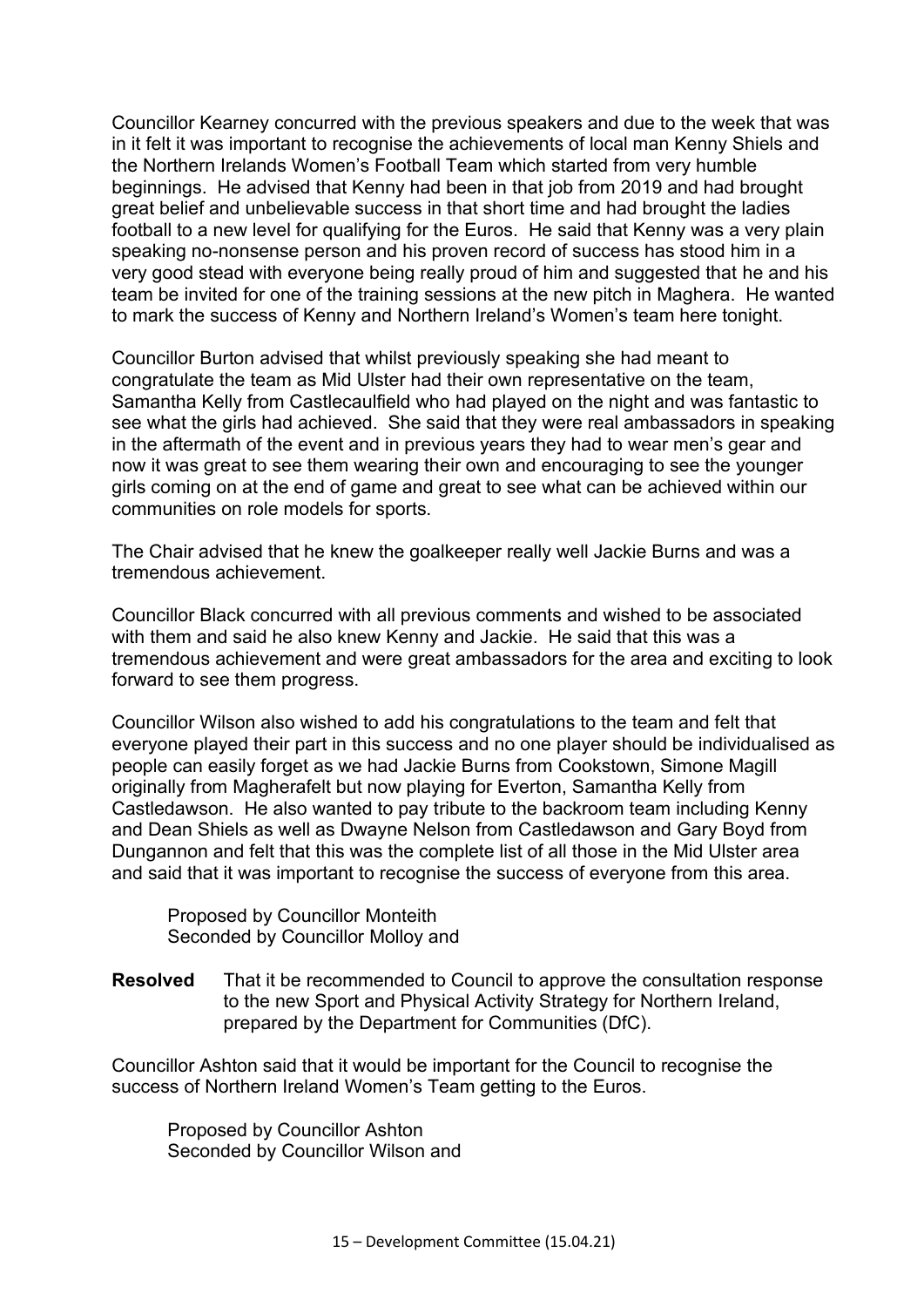**Resolved** That it be recommended to Council to look at recognising the Northern Ireland Ladies team and those associated with it as part of our receptions procedures.

## **D068/21 Decade of Anniversaries Commemorations 2021-2022 Updated Action Plan**

The Head of Culture & Arts presented previously circulated report and sought members' approval for the Decade of Anniversary Commemorations 2021/22 Action Plan.

 Proposed by Councillor Wilson Seconded by Councillor Ashton and

**Resolved** That it be recommended to Council to approve the Decade of Anniversaries Commemorations 2021-2022 Updated Action Plan.

Councillor Monteith advised that he had no difficulty in supporting the plan but felt there was still a lot of room for manoeuvre on a few issues and said there was a need to come back before this was implemented as each person's experiences were different in relation to community representation, exhibitions etc. and the incorporating of grants.

The Chair agreed that there was a need to have a balance.

#### **Matters for Information**

#### **D069/21 Minutes of Development Committee held on 11 March 2021**

Members noted minutes of Development Committee held on 11 March 2021.

Councillor Clarke referred to Davagh and its success for over 40 years and continuing to do so with people coming in droves daily and weekends. He said that Davagh attracted different types of people, whether for mountain biking, walking, recreational and family days out and felt that upgrades were badly needed on basics like toilets as they were really backward for a lot of visiting families and not fit for purpose due to the lack of investment over the years. He also referred to the old effluent system which dated back over 50 years and not up to standard and the old pump track which needed maintained or repaired and asked that these concerns be taken on board.

 Proposed by Councillor Clarke Seconded by Councillor McNamee and

**Resolved** That it be recommended to Council to look at upgrading facilities at Davagh to improve modestly what was there to meet the needs of the site in relation to mountain biking, playpark, toilets etc. Investigations to be carried out on the effluent system and pump track.

Councillor Wilson enquired if Mountain Bike Clubs were consulted on new trails around Davagh as they had complained that they were not consulted and asked that going forward that they be kept in the loop as to bring them along with us.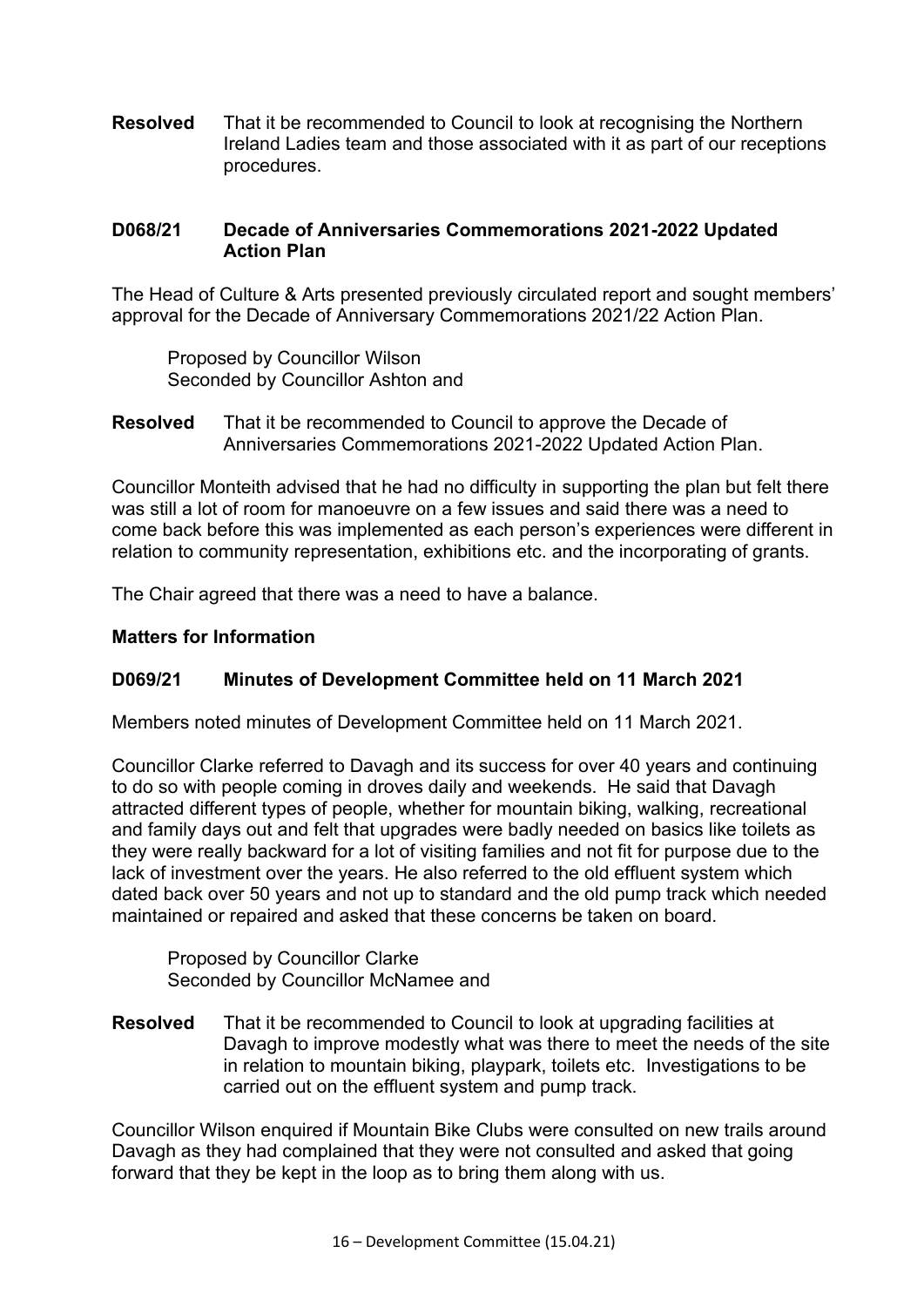Councillor Burton referred to Knockmany and said that a lot of mountain biking enthusiasts used the Forest which was picked up by the press and asked that Mountain Bikers within other areas of Council be also kept up to date on issues.

Councillor Burton referred to D048/21 – Provision of Access for Outdoor Recreation in Northern Ireland – Key Stakeholder Consultation. She referred to White Lough and commended the work which had been done as it was a great job on the new footpath which was carried out by the Rivers Agency and the involvement of Council staff but felt that the area would benefit from the installation of a bin and asked if this could be looked at.

She commended that work carried out at the Brantry and White Lough which were very busy, but asked if there were any future plans for Creeve Lough to be upgraded as the public can only walk a little of the way and would be great to see this area getting attention also during these unprecedented times of the pandemic to encourage people to get out and about. She said that Brantry Lough was so busy now at the weekends people were going to the White Lough and would be wonderful to see the upgrade at Creeve Lough and asked if there were any future considerations in the pipeline and if not she proposed to have it looked at.

The Head of Parks advised that White Lough was still managed through the Inland Fisheries and was not in the Council's remit but discussions have ensued with the Rivers Agency and Inland Fisheries in reviewing the circumstances around the lakes and proposed that White Lough comes along with other venues also regarding litter lifts and they have been included in the discussions and hoped to bring proposals to committee in the not-to distance future.

In relation to mountain biking the Head of Parks advised that consultations had taken place with mountain biking groups including Grassroots Mountain Bikers in relation to Davagh and Knockmany as commitment was given to include them with a certain line of communication being open. He advised that meetings had been held with Grassroots Mountain Biking group at Davagh but would continue to liaise with them going forward.

Councillor Burton advised that there was a need to continually promote mountain biking at Blessingbourne.

In relation to query regarding Creeve Lough, the Director of Leisure and Outdoor Recreation advised that there was a Playpark Strategy and an Outdoor Recreation Strategy and funding which Council had allocated was towards those strategies but can check to see if Creeve Lough was included in those, but if not, funding may not be there. The Capital Programme was being reviewed but would provide an update to the member on the situation.

Councillor Monteith referred to item D052/21 Paupers' Grave and enquired if there was any response to the letter sent to Southern Trust regarding Workhouse Graves at South Tyrone Hospital.

The Head of Community Development advised that a letter was issued to the Southern Trust on 26 March 2021, but to date no response has been received. She advised that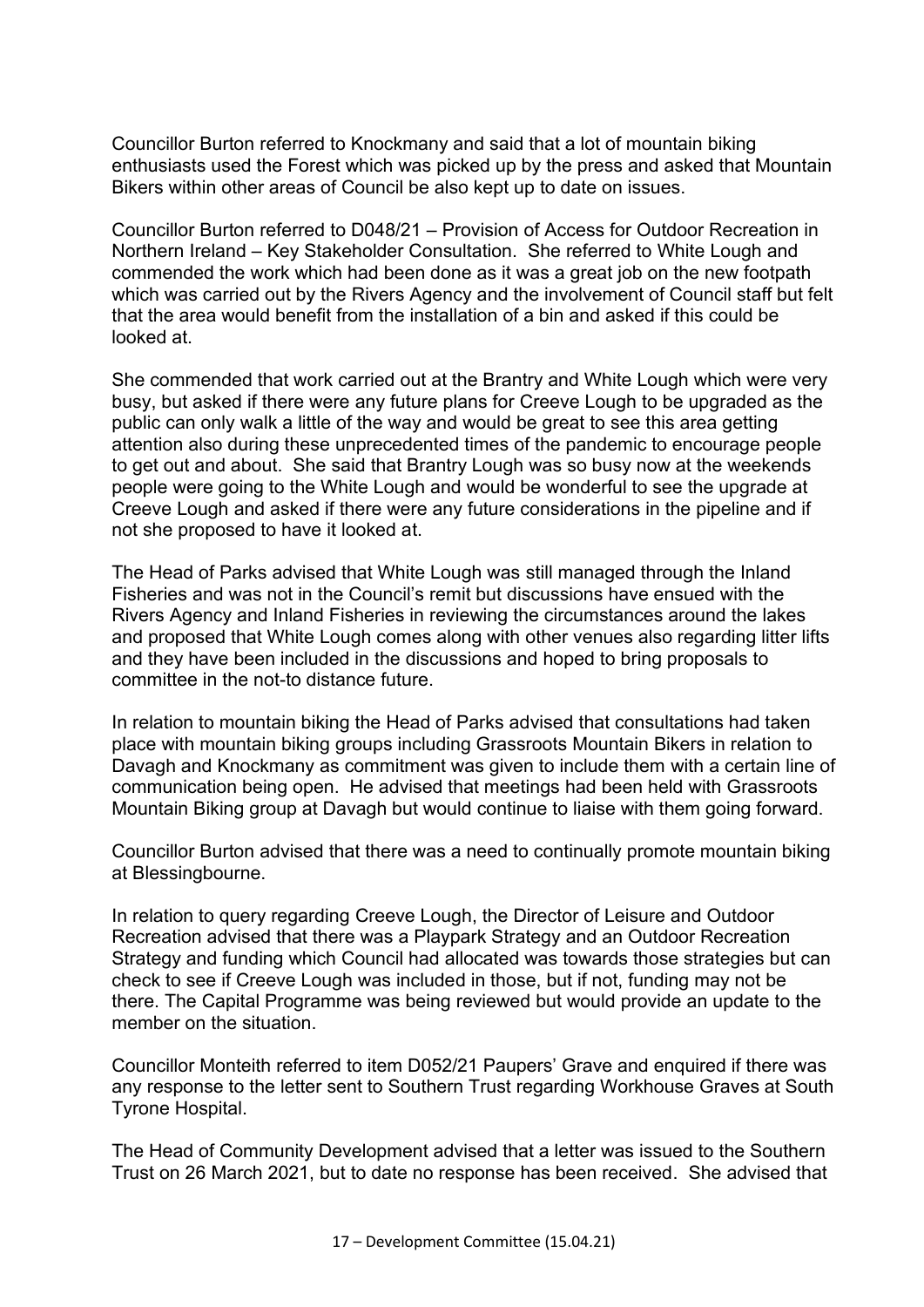a meeting was scheduled to take place with the local History group to follow up on Council's support through them.

Councillor Molloy referred to earlier comments made by Councillor Clarke regarding the influx of people visiting Davagh and the deluge of traffic on these inadequate roads which were not fit for purpose. He said that recently there had been a public announcement asking people not to visit Cuilcaigh Mountain due to the high volume of traffic and felt that this was akin with Davagh and suggested that a mechanism needed to be explored to reduce the huge volume of traffic on these types of roads possibly the investigation of providing shuttle buses to ease congestion.

Councillor Monteith in referring to the Workhouse Graves was disappointed at the cover up by the Southern Trust and their refusal to work with local authorities. He said that it was dismaying to say the least and the next invite the Trust were invited to attend a committee meeting they should be asked for their reasons for not working with this Council.

The Chief Executive advised that the issue of Workhouse Graves would be followed up with the Southern Trust tomorrow with any update being forwarded on to members.

The Chief Executive stated that the demand for outdoor recreation had went through the roof with the Director of Leisure and Outdoor Recreation and her team working to the best of her ability with the existing budget in place. He said that this was now about realigning the existing budget to cover demand where it was needed most and as an organisation there was a need to reflect where customer needs are.

In response to Councillor Kerr's query regarding ambulance response times, the Chief Executive advised that he would this up but was confident that something had been received.

The Chair advised that there were huge volumes of people taking part in outside activities and would be beneficial to have a bit of refresh to promote outdoor recreation.

# **D070/21 Economic Development Report – OBFI**

Members noted update on Mid Ulster District Council Traders Engagement.

Councillor Corry referred to dereliction and vacancies within the report and noticed that this issue hadn't been raised by Maghera or Magherafelt traders and asked if this could be something that was added on and looked at the same as the other towns like Cookstown, Coalisland and Dungannon as this was an opportunity for premises for new businesses and bringing a shopping experiences to towns again.

The Head of Economic Development advised that she had no issues including Maghera and Magherafelt but with limited funding available in the economic development budget, additional funding would be needed to tackle derelict and vacant premises across Mid Ulster's towns and villages. She added that she had been lobbying the Department for Communities (DfC) for funding on this matter as they have responsibility and corresponding budgets for town centre revitalisation. At this stage, DfC has agreed to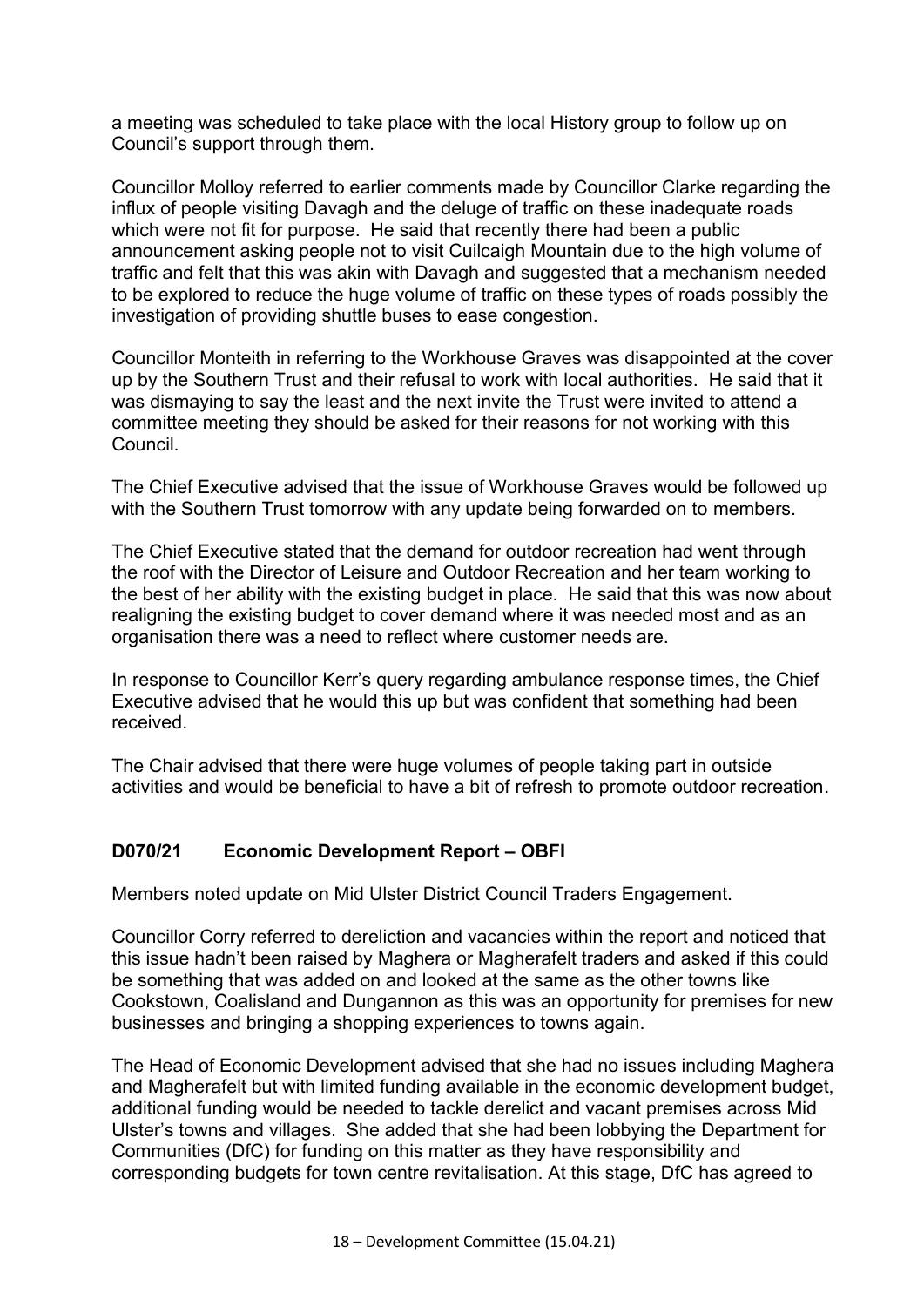work with Council to look at dereliction in Dungannon and Council has previously set aside a budget (over 3 years of £120k - £40k per annum) to match fund any scheme that DfC may bring forward to assist Council in this regard. At present, there's no additional financial assistance to tackle dereliction in other towns and villages across Mid Ulster.

Councillor Corry asked that other small towns be also considered.

Councillor Monteith also raised concern regarding villages not being included in the consultation and although he accepted the fact that there was a need to start somewhere, it was unfair to exclude small towns and villages and felt that a mechanism needed to be put in place going forward.

He suggested that Economic Development organise engagements with DEA elected representatives and traders of small villages through technology (zoom) to provide them with an opportunity to liaise with Council to hear their views.

 Proposed by Councillor Monteith Seconded by Councillor Kerr and

**Resolved** That it be recommended to Council that Economic Development organise engagements with DEA elected representatives and traders of small villages through technology (zoom) to provide them with an opportunity to liaise with Council to hear their views.

Councillor Monteith sought clarification regarding rumours relating to the future of Ann Street and asked that a DEA meeting be organised or for any other interested councillor who wished to attend.

**Resolved** That it be recommended to Council to organise a Dungannon DEA Meeting to provide Members with an update on the Ann Street Development.

Councillor Elattar concurred with previous members' comments regarding small villages like Ballinascreen and enquired if it was envisaged to have any available funding for any sources for dereliction of villages.

The Chief Executive said that officers were always up for engagement but there was also the need not to create an expectation. He said that 71 letters of offer for shop front schemes had been issued this week for the 2021/22 financial year providing a quarter of a million pounds funding to traders which clearly demonstrates that Council is leading from the front.

Councillor Molloy said that it was good to see engagement from traders and would like to see more but one thing that stood out to him was restrictions around on-street parking and the 2 hours waiting time limit. He enquired if his could be brought to the attention of DfI with the possibility of engaging in conversation to see if anything could be progressed.

The Chief Executive said that this could be brought forward and if members minded that this would be brought to the highest possible level, but everyone would anticipate what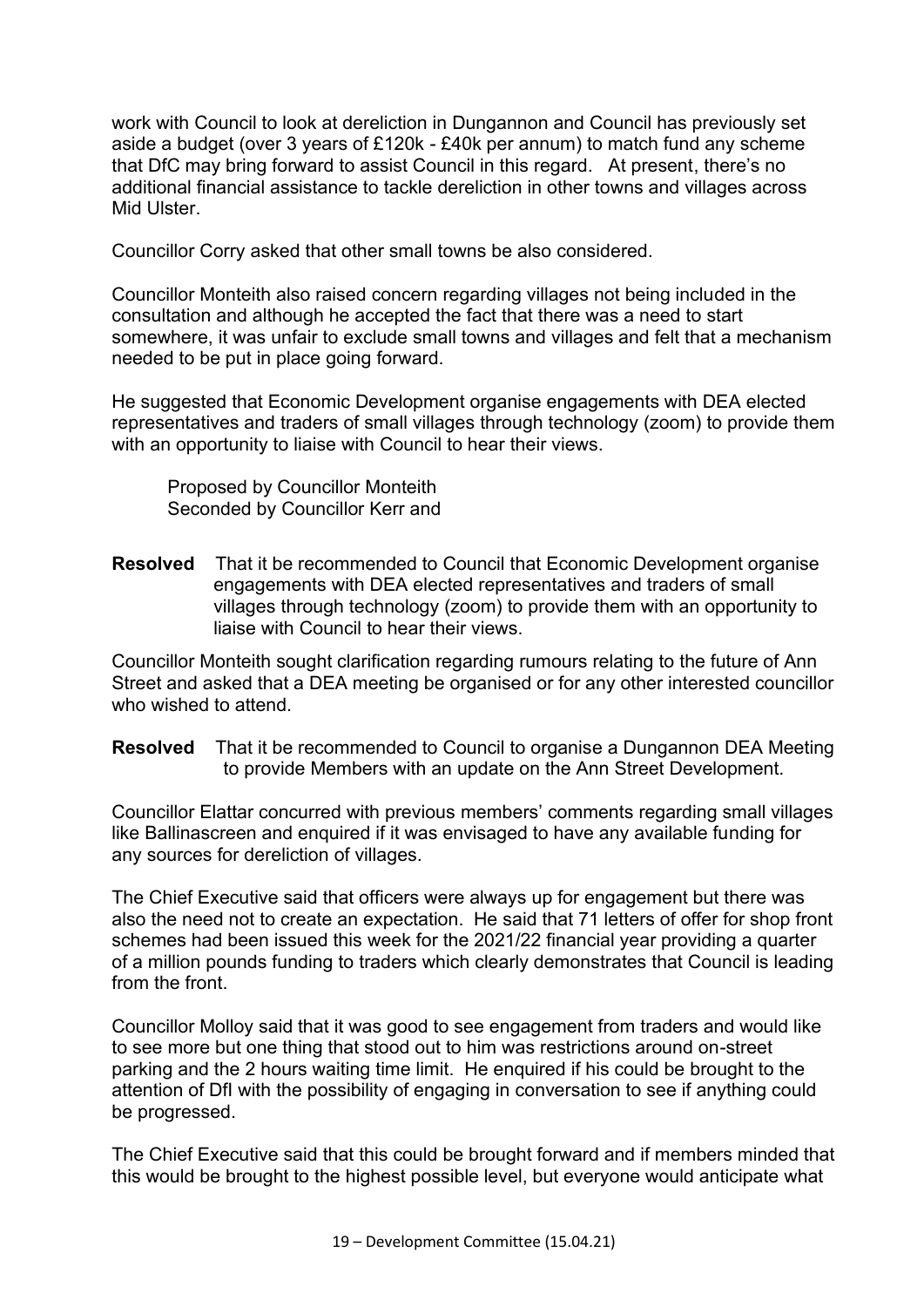the answer was going to be, but a letter would be issued to the Department tomorrow as a corporate body.

## **D071/21 Regional and Minority Language Implementation Working Group Minutes of meeting of 3 March 2021**

Members noted Regional and Minority Language Implementation Working Group Minutes of meeting of 3 March 2021.

In relation to Councillor Corry's query, the Head of Culture & Arts advised that the website development was currently being looked at by the Irish Language Officers on what could be translated into Irish. In referring to issue relating to social media channels used the Head of Culture & Arts advised that key events where promoted through the appropriate social media channels that would target those audiences that engage directly through the medium of Irish language.

Councillor Ashton recorded the DUP's objection to the update.

# **D072/21 Community Development Report**

Members noted key activities relating to:

- PCSP Plan 2021 2022
- Community Development

## **D073/21 Community Planning**

Members noted Community Planning report which provided an update on Community Planning Process for Mid Ulster District.

*Live broadcast ended at 9.10 pm.* 

#### **Local Government (NI) Act 2014 – Confidential Business**

 Proposed by Councillor Monteith Seconded by Councillor Milne and

**Resolved** In accordance with Section 42, Part 1 Schedule 6 of the Local Government Act (NI) 2014 that Members of the public be asked to withdraw from the meeting whilst members consider items D074/21 to D076/21.

#### **Matters for Decision**

D074/21 Economic Development Report – CBFD

# **Matters for Information**

| D075/21 | Confidential Minutes of Development Committee held on 11 March |
|---------|----------------------------------------------------------------|
|         | 2021                                                           |
| D076/21 | Economic Development Report - CBFI                             |